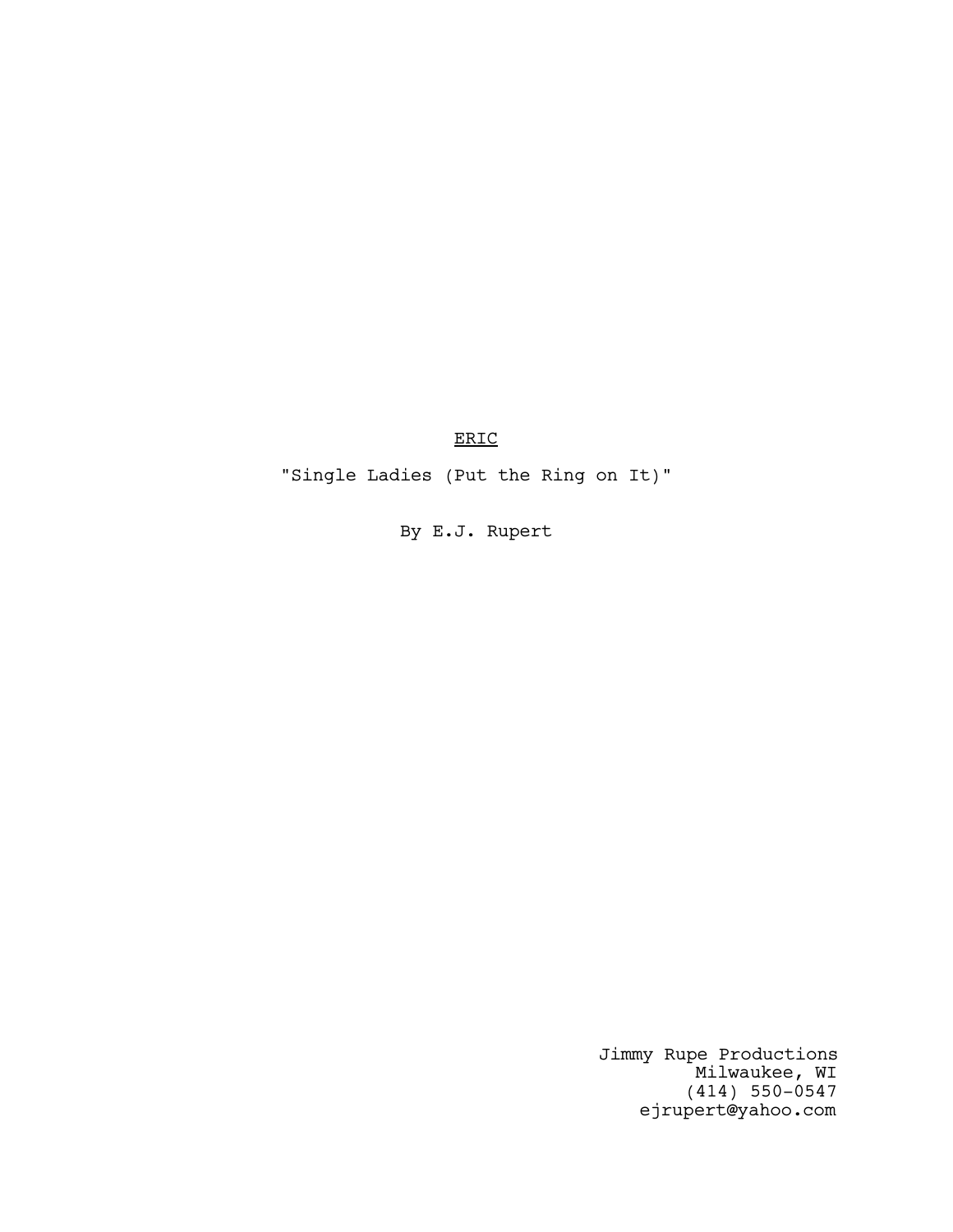INT. SCHOOL - GYM - DAY

COACH MALDONADO, the female gym teacher, makes an announcement.

# COACH MALDONADO Gather round, ladies!

Female students gather to the center of the gym floor where a mat lies. SHANA JONES, 17, who stands 5'10", accidentally bumps into BERNIECE WILLIAMS, 15, who stands 5'1".

### BERNIECE

Hey, watch it!

SHANA

Oh, sorry, Berniece, I didn't see you there.

BERNIECE I can't say the same for you.

#### SHANA

Ha, ha. Cute.

### COACH MALDONADO

Let's review what we learned in our women's self-defense lesson yesterday. Mr. Nelson, you ready?

ERIC NELSON, 15, walks in wearing a football helmet and a jogging suit stuffed with pillows.

> COACH MALDONADO (CONT'D) Looking pretty buff there. What happened?

ERIC I'm padded this time! Ya'll girls aren't gonna beat me down again!

COACH MALDONADO Okay, the first volunteer.

BERNIECE (raises her hand) Ooh, me! Me!

COACH MALDONADO Anybody but Ms. Williams this time?

BERNIECE (puts her hand down) Aww, no fair.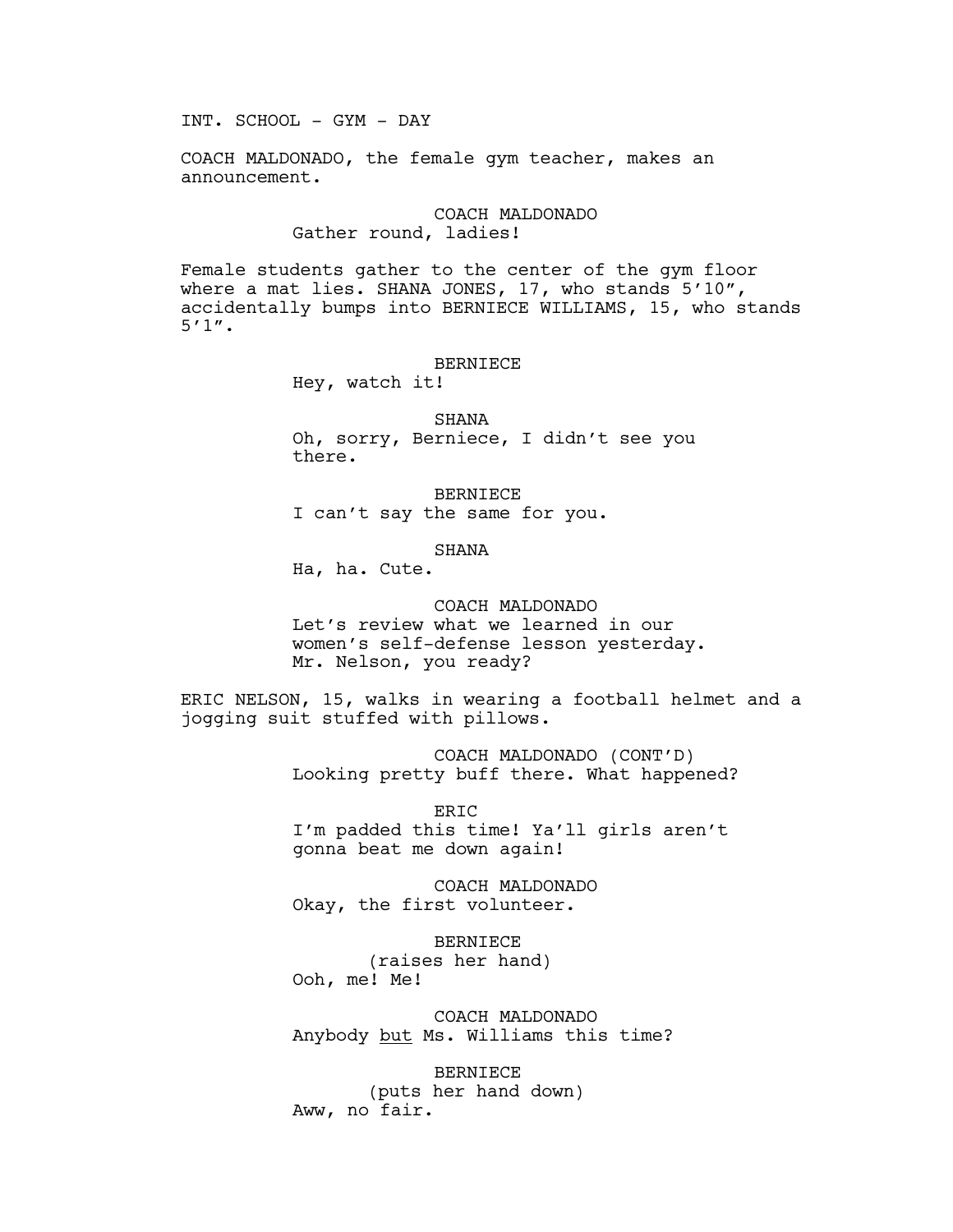CONNIE McDOWELL, 15, approaches Eric.

COACH MALDONADO Now, Ms. McDowell, grab Eric by the hand.

CONNIE

Okay.

She grabs Eric's hand.

# COACH MALDONADO And pull him forward with all your might!

Connie throws Eric, and he SLAMS into the back wall.

ERIC (walks back to them in pain) Okay, that's enough review for now.

# BERNIECE But Coach Maldonado, what if the attacker tries to hit you? Can't you hit back like this?

Berniece PUNCHES Eric in the pillow where his stomach is.

CONNIE Or step on his foot like this?

Connie steps on his foot.

ERIC

Ow!

COACH MALDONADO Those all work. Now, another way to get your strength up is boxing.

She points to a boxing ring nearby.

COACH MALDONADO (CONT'D) We have a ring right over there for whoever wants to practice.

ERIC Good. Let them beat up on each other for once!

COACH MALDONADO Now, girls, how do you fight off an attacker when there's one of him and a lot of you?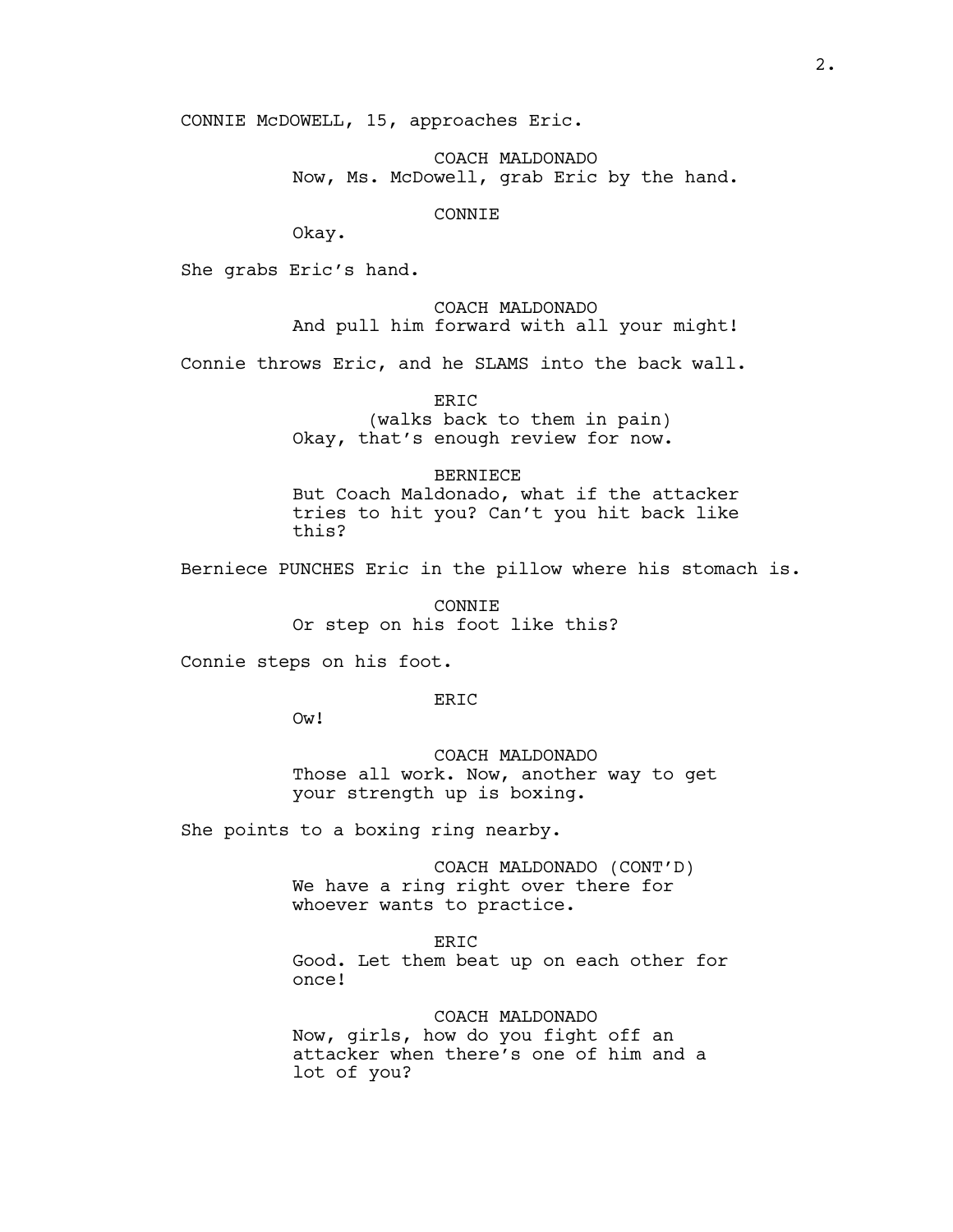BERNIECE Grab your purses, ladies!

Several girls start WHACKING Eric with their purses until he falls to the ground.

> ERIC Ow! What did I do to deserve this?

COACH MALDONADO Panty raids!

ERIC If I knew some of ya'll had granny panties, I would've called it off!

CONNIE (rhythmically with each hit) It...was...laundry...day!

Shana runs and moves everyone away from him.

**SHANA** Stop! You're killing him!

CONNIE

So you get it.

Shana kneels and consoles Eric.

SHANA Oh, Babycakes, if I was your woman, I'd never let you take a beating.

ERIC (lifts his head in pain) If you were my woman, I'd take a bullet!

BERNIECE Coach, can we have that arranged?

Other girls clamor in agreement. Eric PLOPS his head back down.

INT. NELSON HOUSE - LIVING ROOM - LATER

Eric, roughed up with his clothes torn, gingerly walks in the front door.

> ERIC Oh, my back. My everything!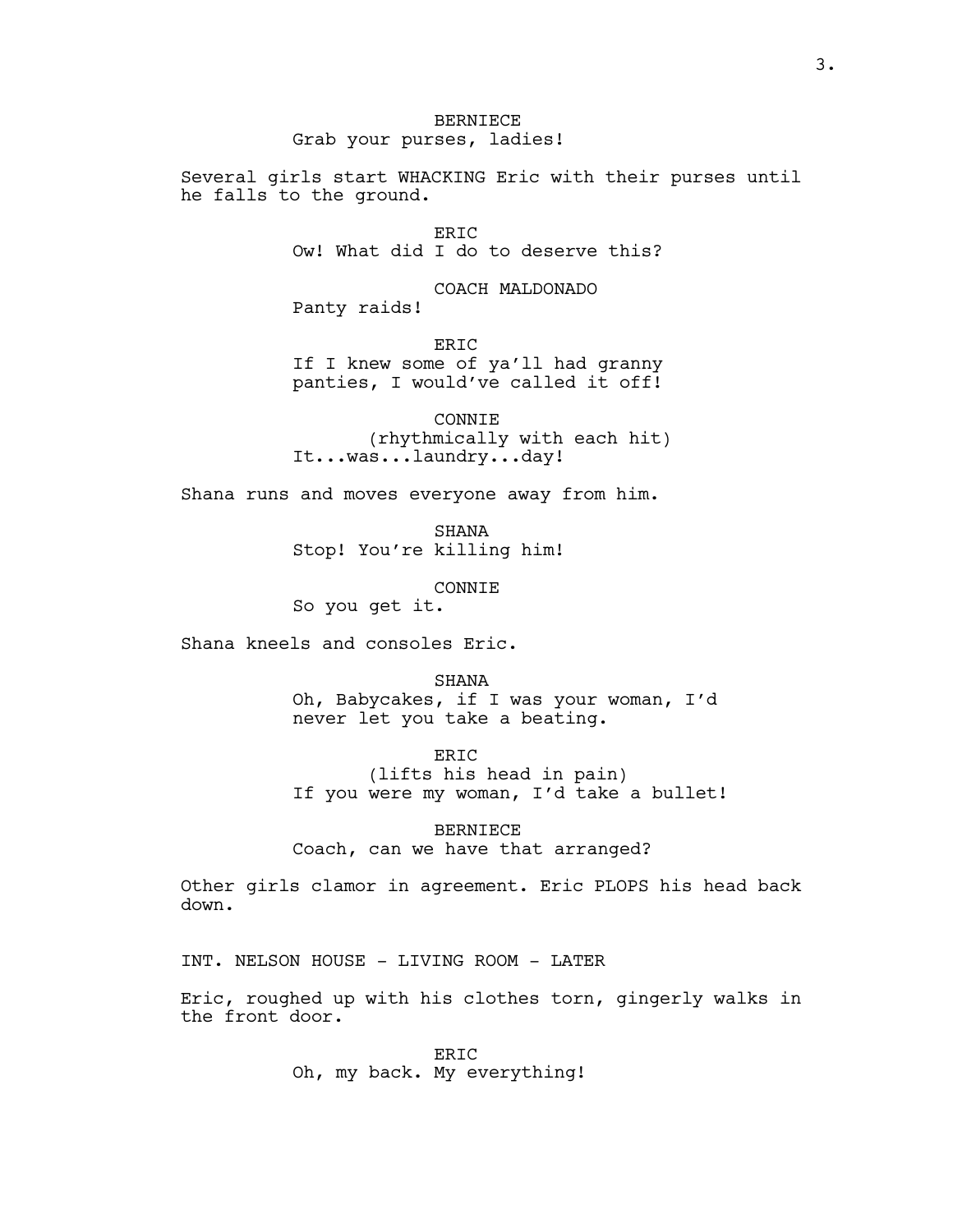He limps towards the kitchen and is SLAMMED by the kitchen door. Coming through the door is Eric's brother, BILLY NELSON, 19, holding some bags.

### BILLY

What up, bro?

ERIC (picks himself up) What are you doing here?

BILLY

Mom and Matt are out of town, and Cynthia's off, so I raided the fridge. What's your problem?

ERIC Got beat up at school again.

BILLY That bully again, or panty raid?

ERIC Actually, both.

BILLY I told you, panty raids are a college thing.

ERIC Well, I was preparing myself for it.

BILLY You're wasting your time, then!

ERIC Okay, then show me what college is like. Take me with you.

BILLY What about school?

ERIC Look at me! Does it look like they'll miss me?

BILLY Fine, meet me in the car.

INT. NELSON HOUSE - LIVING ROOM - MOMENTS LATER Eric walks to his dog, BONY, while holding a suitcase.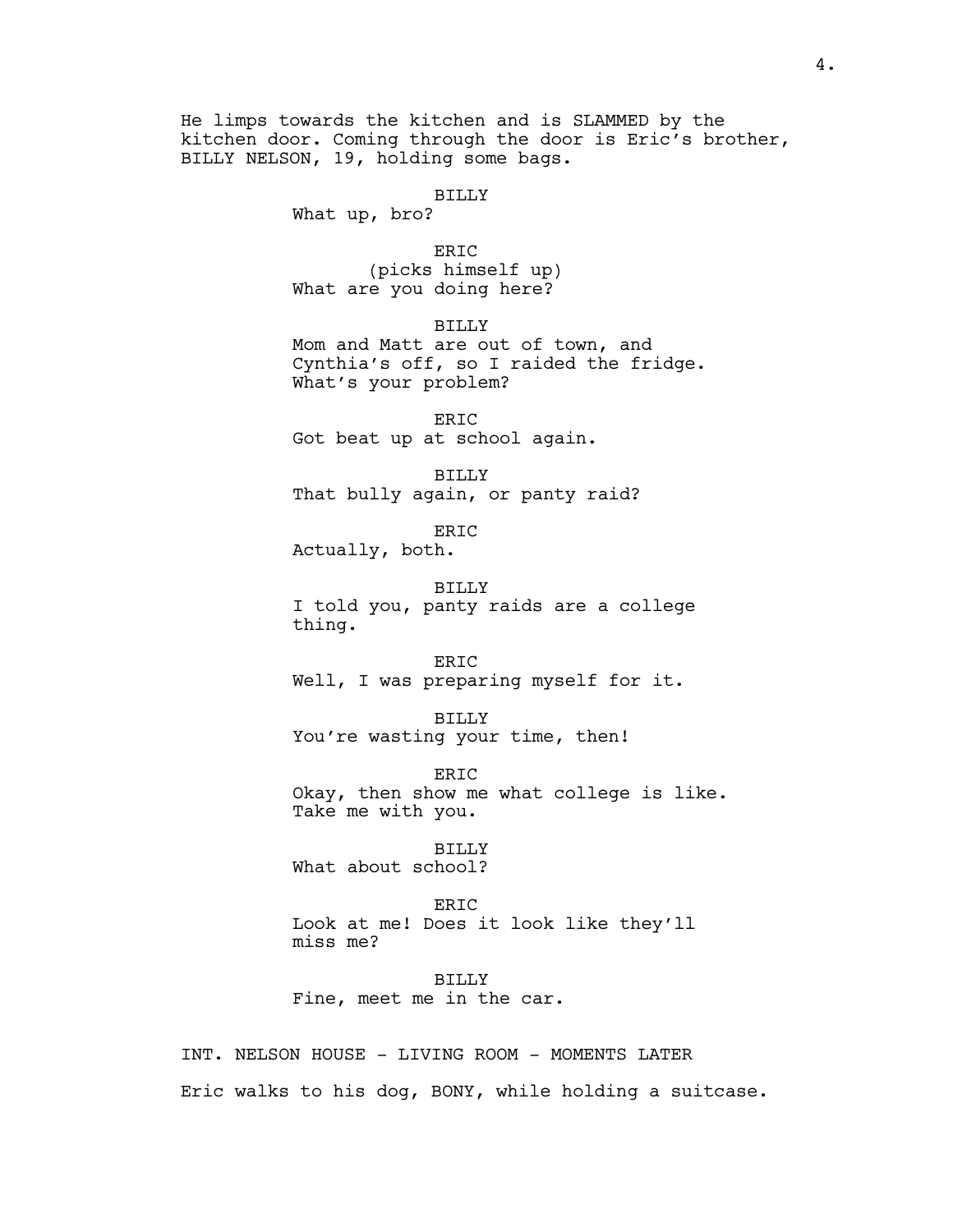He pets Bony, who licks Eric on his forearm. Eric exits the house. Bony then stands on his hind legs and grabs a megaphone.

#### BONY

Alright, places, everybody! And action!

EDDIE the cat chases WHISKERS and FRISKERS, two mice, around the house. The mice jump behind a cabinet. Eddie sticks his hand behind there, then pulls it out. In his hand is a lit bomb.

SFX: Bomb SIZZLING.

### BONY (CONT'D)

Cut!

Eddie puts the bomb out and quickly leaves the scene. Bony sits back down. Eric reenters the house.

> ERIC Forgot my jacket.

Eric grabs his jacket and leaves the house again. Bony stands back up.

> **BONY** (through his megaphone) Okay, places!

Eddie picks up the bomb. An unseen person lights it. Eddie SIGHS.

BONY (CONT'D)

And action!

SFX: Bomb SIZZLING.

Eddie holds up a sign.

INSERT - THE SIGN, WHICH READS:

"We all know what's going to happen, so can we just move on to the next scene?"

Eddie turns the sign around.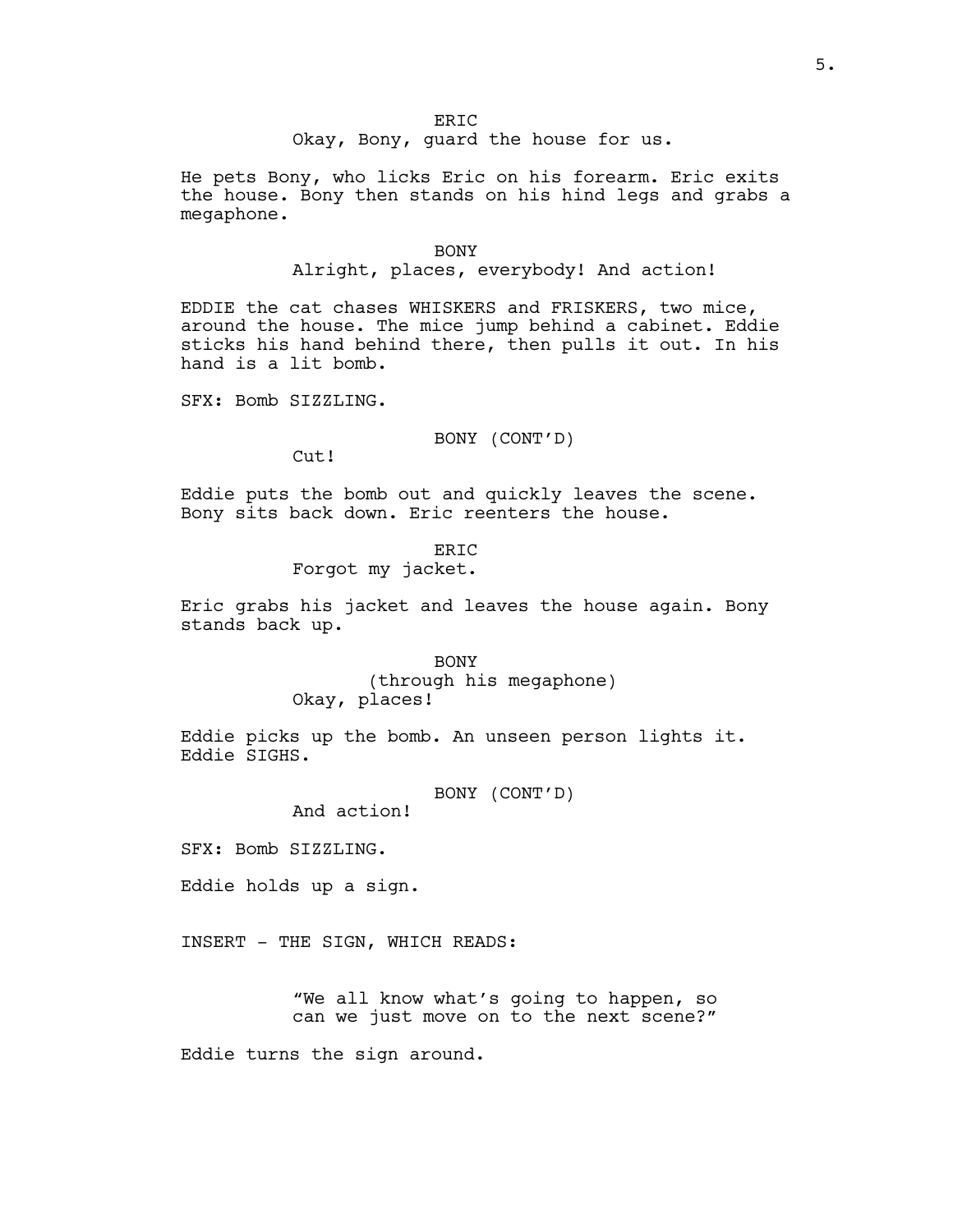INSERT - THE SIGN, WHICH READS:

"Just thought I'd ask."

SFX: Bomb EXPLODES!

Smoke fills the scene.

SUPER: BLAM!

INT. BILLY AND RON'S APARTMENT - LATER

Eric and Billy enter the apartment and put their bags down.

> ERIC Alright now, time to see how it is to be a college man!

Billy's roommate, RON TYSON, 19, walks past Eric on his way to the kitchen.

> RON Then you better find another apartment.

# ERIC

Huh?

BILLY Don't mind Ron. Sharon comes by a few times.

RON All the time. She's here more than me.

BILLY And she brought a few of her things along.

ER<sub>IC</sub> Where's your bathroom?

Billy points to it, and Eric follows that direction.

BILLY

(to Ron) It's not so bad.

Ron meets Billy in the living room and pulls up a coaster from the coffee table.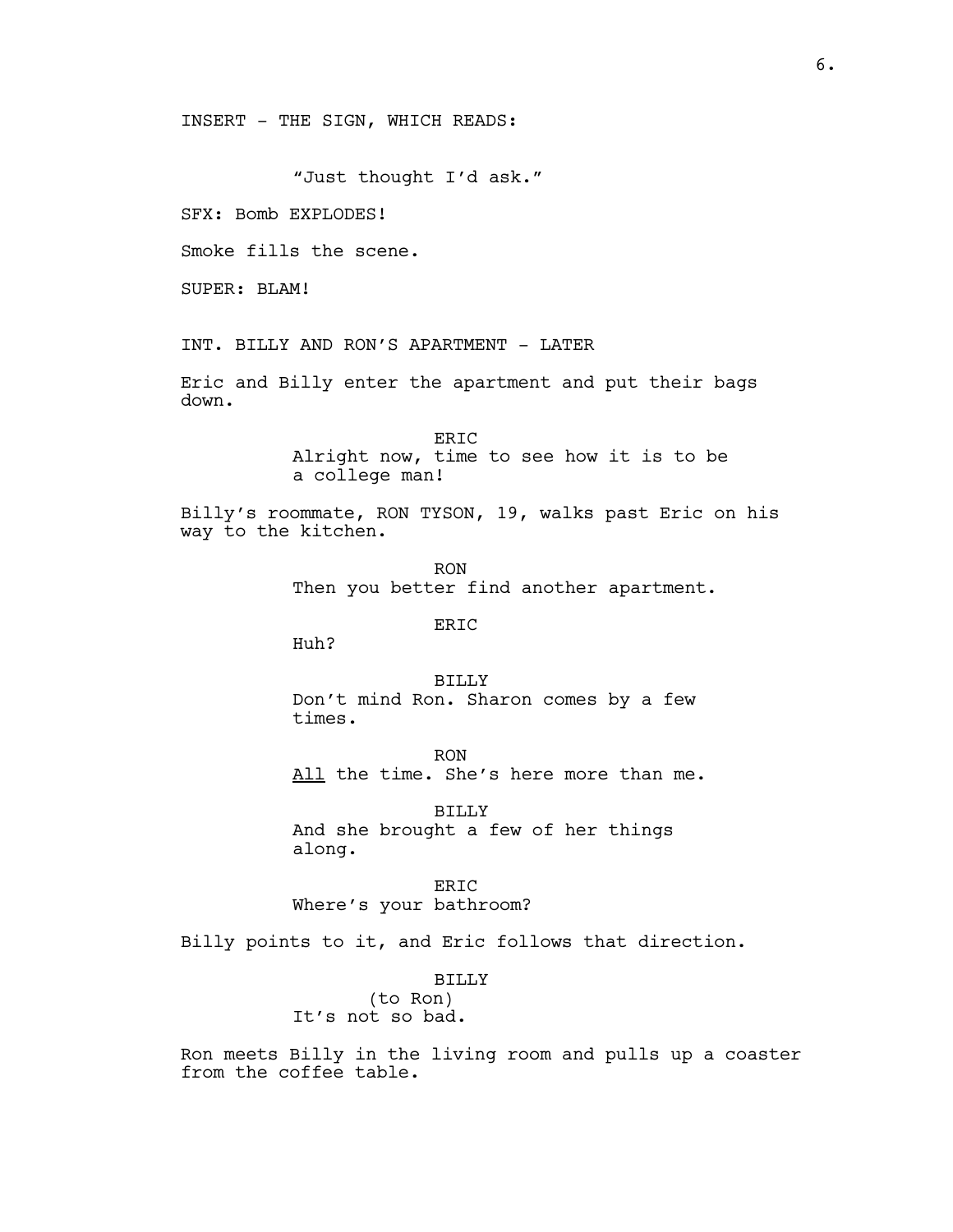RON

Well, what do you call this?

BILLY What, you never seen a coaster before? Me, personally, I always use my dad's comeback album, but still.

Eric runs out of the bathroom.

ERIC Billy, have you seen what's in the toilet?

BILLY There's no right way to respond to that.

INT. BILLY AND RON'S APARTMENT - BATHROOM - MOMENTS LATER Eric, Billy, and Ron look inside the toilet.

> BILLY The water's blue!

> > RON

And check the seat covering! That's just so wrong!

The boys walk back to the living room.

BILLY So she made the bathroom more cozy.

RON "Cozy"? What about our girl posters hanging up in the bedroom?

BILLY I didn't want her to be offended, so I took them down.

ERIC Did you pack your balls away with them?

BILLY Hey, now! I'm the man in this relationship...

Billy looks around to see if the coast is clear.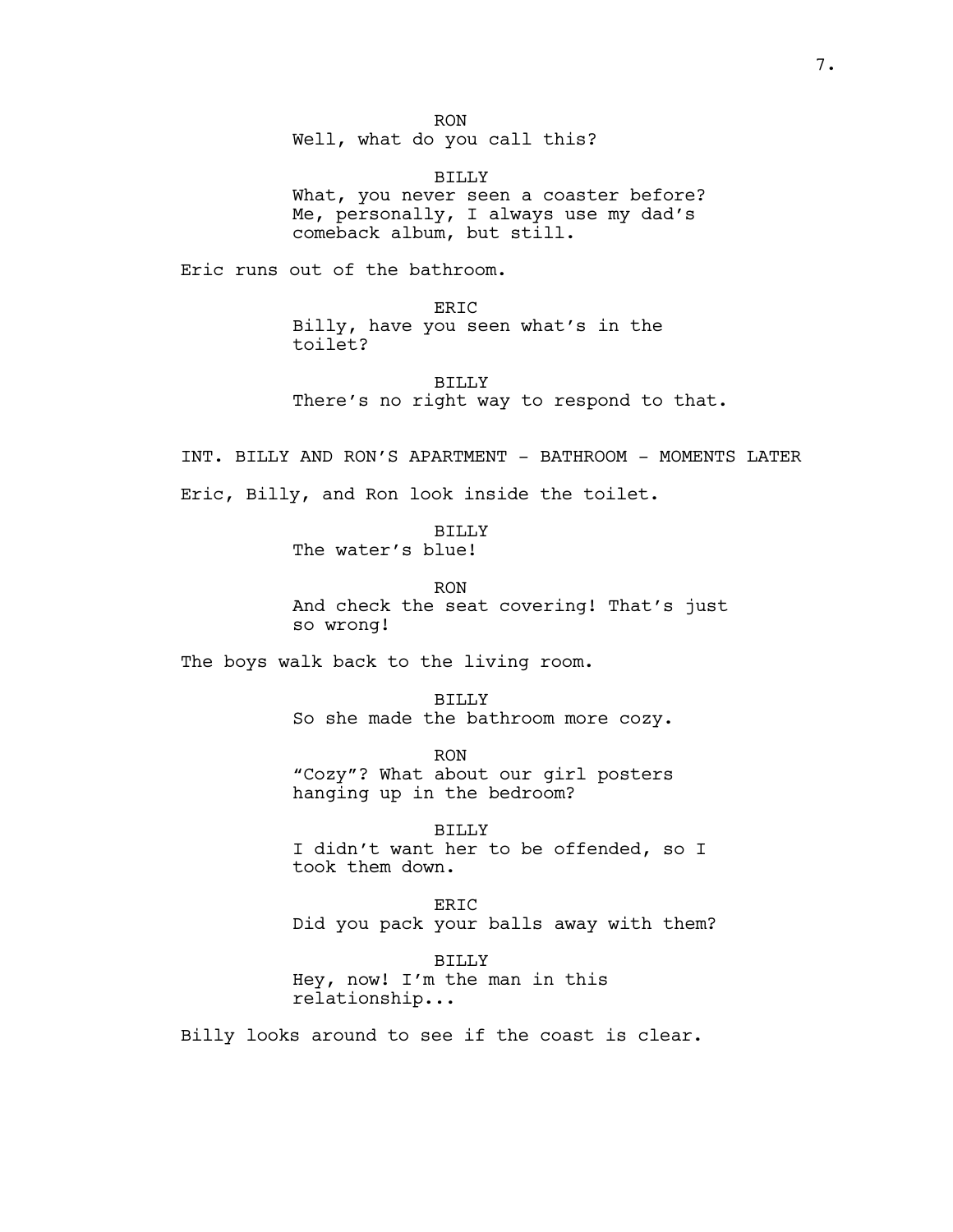BILLY (CONT'D) (more subdued) ...and what I say goes. I'll talk to her about this.

Billy's girlfriend, SHARON ROSS, 19, enters the apartment.

### SHARON

Hey, guys.

RON Oh, you have a key to our place. Great.

BILLY Sharon, we gotta talk.

### SHARON

About what?

BILLY (waves his arms) This whole setup! The potpourri. The rose curtains on the blinds.

He holds up some CD's.

BILLY (CONT'D) The Barbra Streisand albums.

SHARON Those aren't mine.

BILLY Come on. Barbra Streisand.

RON

And?

Ron snatches the CD's from Billy.

SHARON Let's finish this discussion later, hun. "Thelma and Louise" is coming on cable again.

She walks to the remote and turns on the TV.

BILLY Now, wait, we were about to watch the game!

SHARON Aw, can't you watch it at the bar?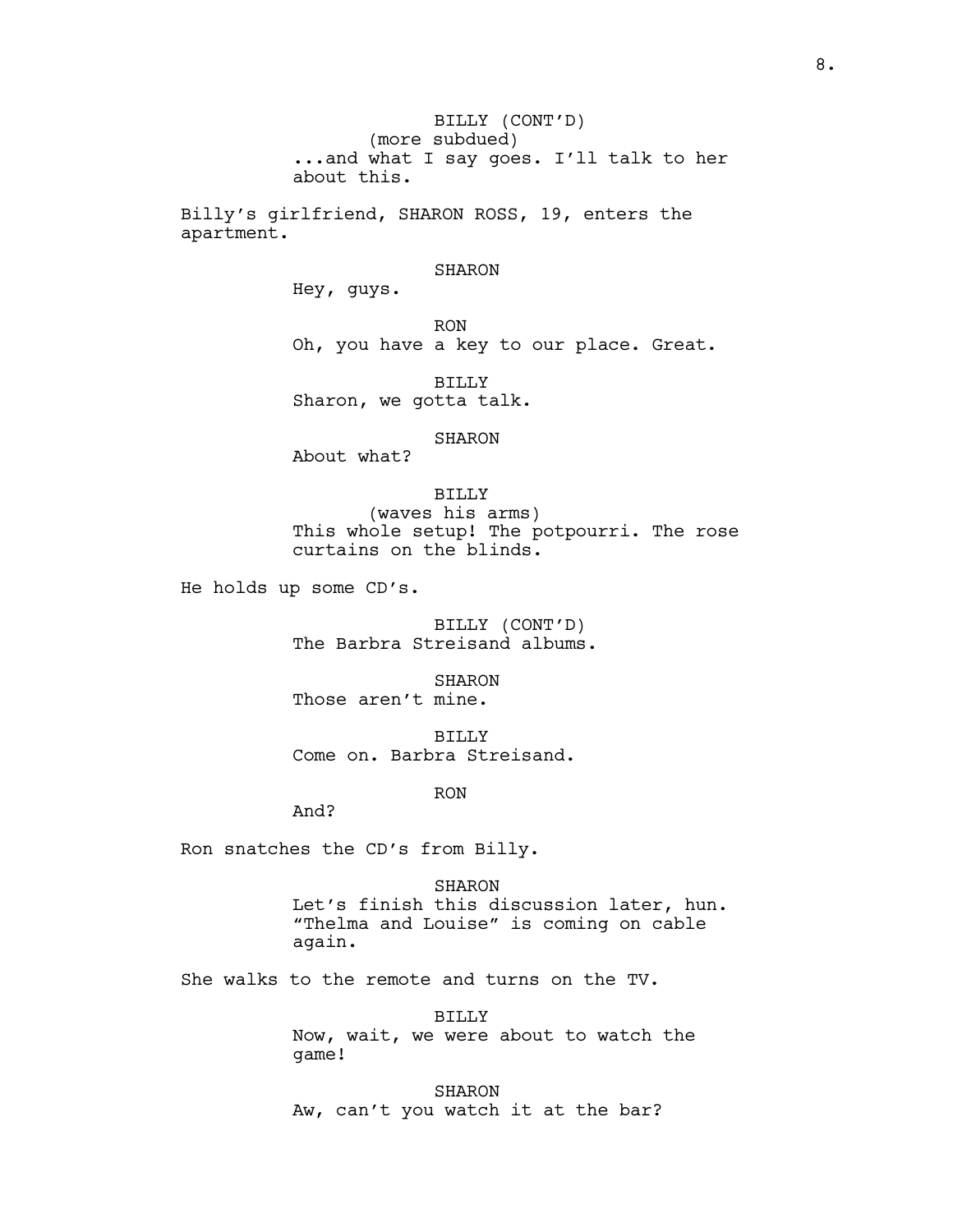BILLY Hey, I'm the man of the house, and what I say goes!

RON (to Billy) I'm the man here, too.

#### BILLY

Shut up, Ron!

RON

Carry on.

SHARON What you say goes? That ain't right!

ERIC

(to Sharon) You heard the man! And we were here first! There's three of us, and one of you!

Sharon gives Eric a stern look.

INT. BILLY AND RON'S APARTMENT - MOMENTS LATER

The four of them sit in front of the TV. Sharon and Eric are engaged in it. Billy's and Ron's arms are folded.

> BILLY I can see why you're such a hit back home, Eric.

ERIC Shh! This is getting good!

RON (to Billy) Let's go to the bar.

They both get up and head to the exit.

BILLY (to Eric) Oh, and they die at the end!

ERIC Dang! You can't even say, "Spoiler alert"?

BILLY Not when it's over 30 years old!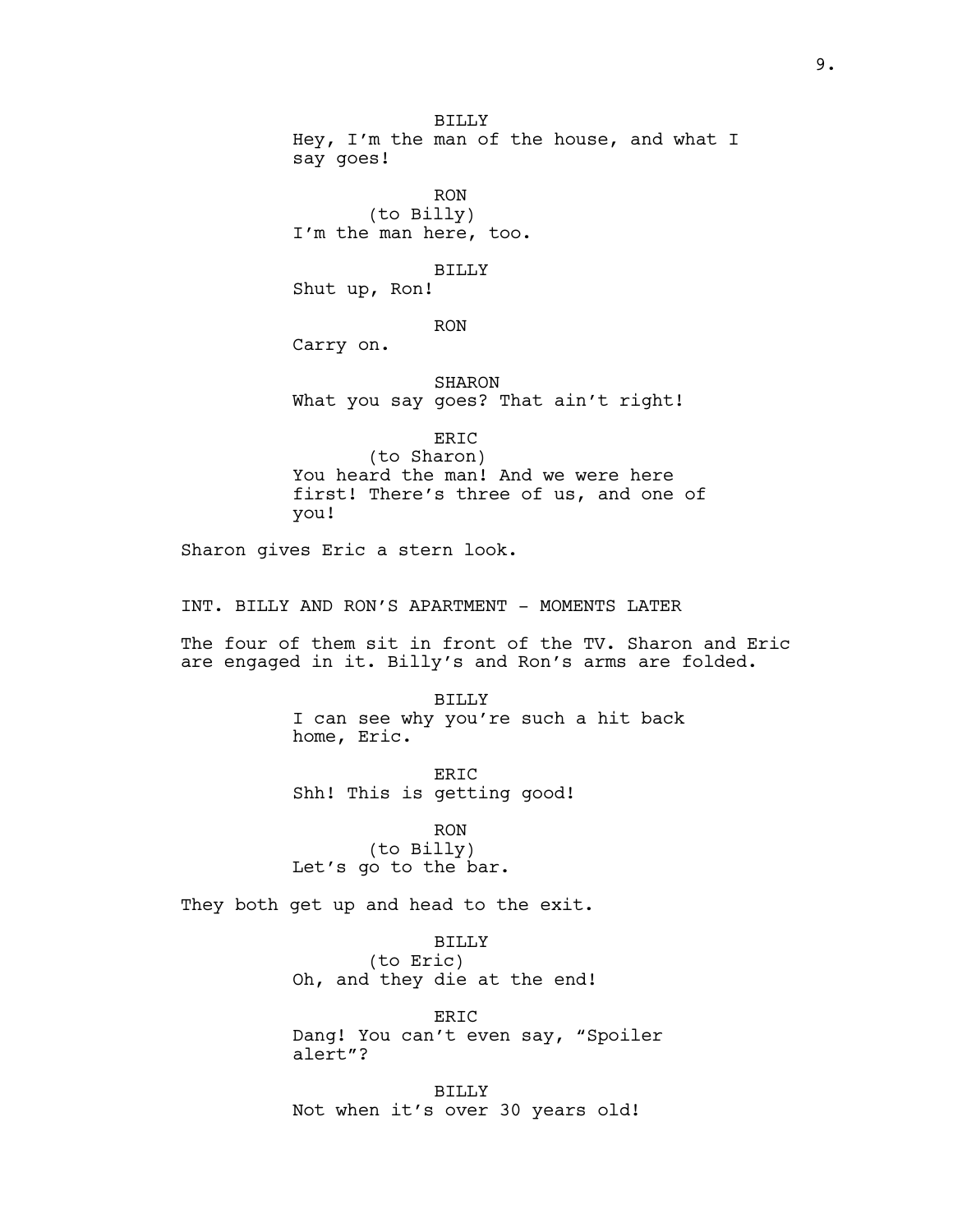INT. SCHOOL - LUNCHROOM - DAY

Berniece is in line with her lunch tray. The LUNCH LADY begins to empty a serving dish.

### BERNIECE

No more meatloaf?

LUNCH LADY No, I gave the last piece to that tall girl there.

Berniece follows Shana to a table.

# BERNIECE Shana, how you gonna take the last piece of meatloaf?

SHANA Sorry, I didn't know.

BERNIECE

You always in the way! Why don't you go somewhere?

### SHANA

Somebody got their bra all tangled. No wonder you were all on my Babycakes.

BERNIECE

You mean Eric?

### SHANA

First you flirt with him, then you beat him up. You need to ease up on my man.

# BERNIECE

I don't want him!

# SHANA

Why not, he's not good enough for you? You can't handle a man like him anyway!

BERNIECE

Get outta my way, Big Bird!

#### SHANA

Another tall crack? Look, I'm a nice girl, but if you don't stop messing with me, you gonna get this meatloaf up your nose!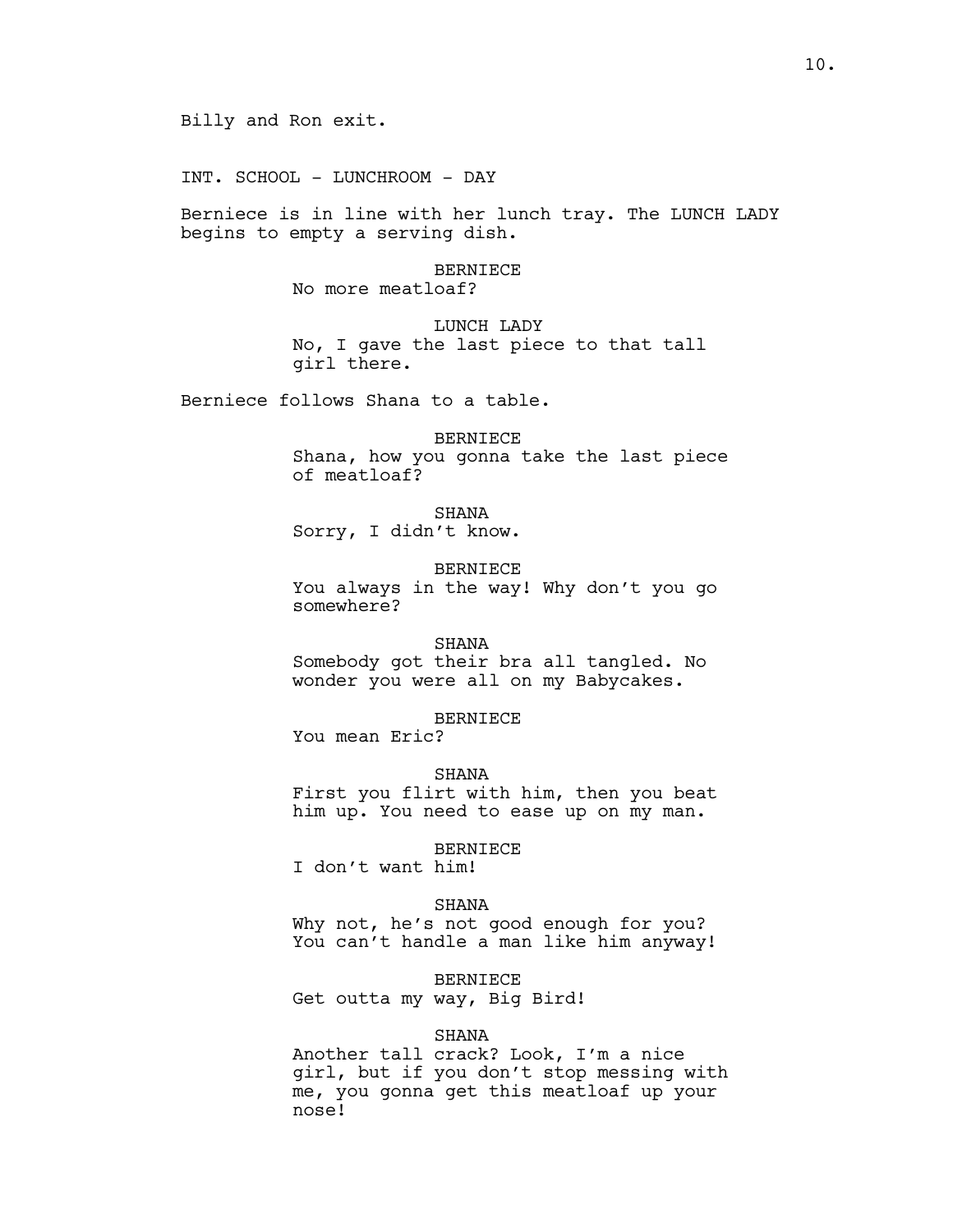BERNIECE Oh yeah, let's see you do it!

Kids start to clamor around them. PRINCIPAL PETERS runs through the crowd and to the girls.

> PRINCIPAL PETERS Stop! There'll be no food fight here!

JACOB JACKSON, 17, stands up from a distance.

**JACOB** (hollers) There'll be no what?

PRINCIPAL PETERS Food fight! (pause) Oh boy.

The entire cafeteria starts throwing their trays of food at each other.

INT. SCHOOL - PRINCIPAL'S OFFICE - MOMENTS LATER

Shana and Berniece sit in the office with Principal Peters. They are all covered in food. Also in the office is Coach Maldonado.

> PRINCIPAL PETERS I got Chicken Surprise in my eyes! I may never see again!

SHANA She started it! She keeps throwing herself at Eric, and I'm sick of it!

BERNIECE

Oh my god, you're as dumb as your sister!

# SHANA

No I'm not!

Both of them continue to bicker. Peters tries to talk over them.

SFX: Coach Maldonado BLOWS her whistle. The bickering STOPS.

> COACH MALDONADO (admires her whistle) Good ol' Whistley. (to the girls) (MORE)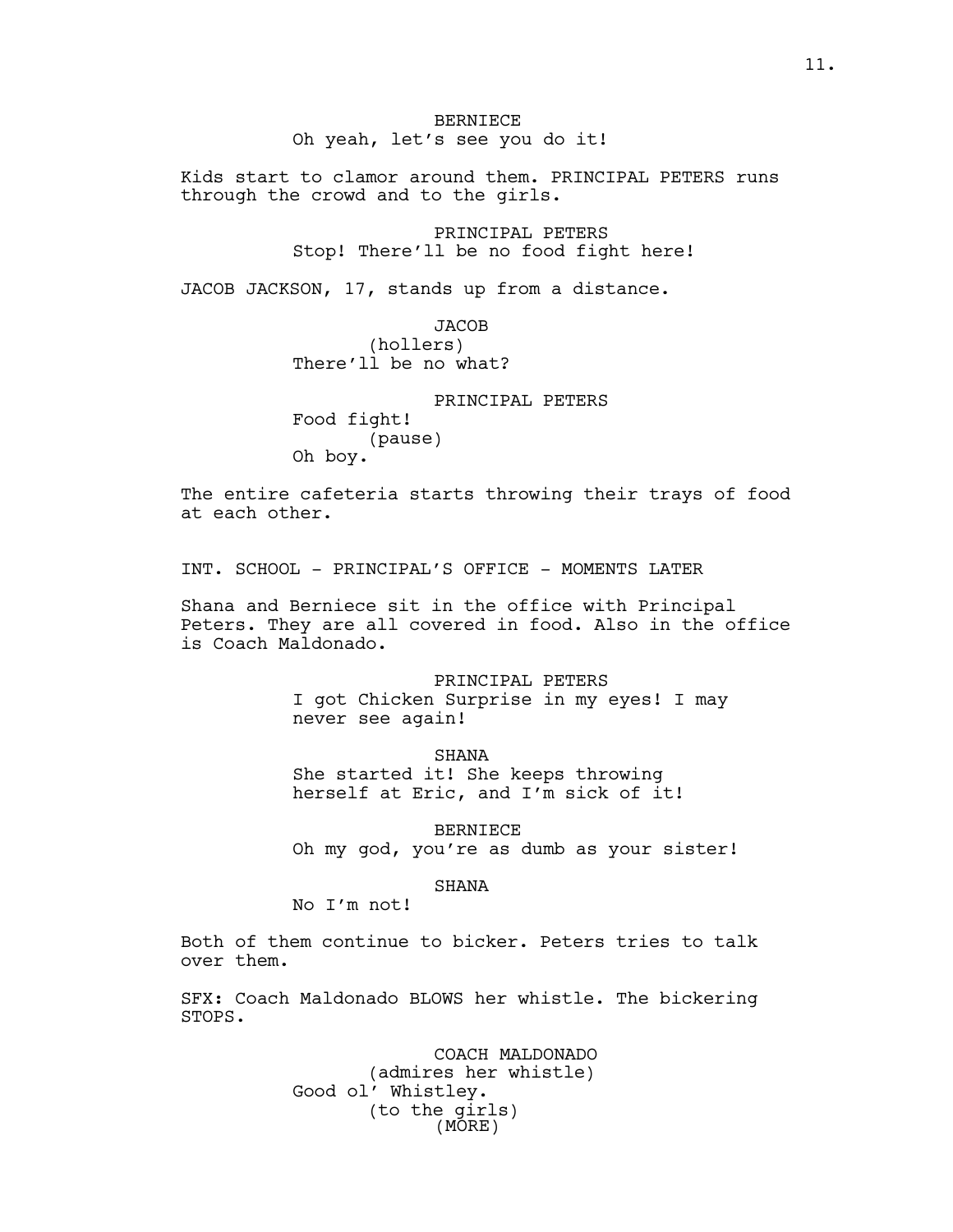# Now, ladies, of course a boy would have you two acting crazy. My suggestion is for you to box it out, in the ring. COACH MALDONADO (CONT'D)

SHANA What? I don't know how to box!

#### BERNIECE

Me neither!

# COACH MALDONADO Well, get a trainer or something! The match will be on Friday, after school.

SHANA But we could get hurt!

PRINCIPAL PETERS Food fights are grounds for suspension. What's gonna hurt more?

BERNIECE I can't get suspended. My parents won't let me get my license.

SHANA And it'll hurt my permanent record. (to Coach) Okay, you're on! (to Berniece) I mean, you're on!

BERNIECE

All right!

PRINCIPAL PETERS Now go get cleaned up.

The girls leave.

PRINCIPAL PETERS (CONT'D) I wish my ex-wives would have fought over me in the ring. Instead, they only shot at my car.

PAUSE.

COACH MALDONADO Yeah, I'm gonna get out of here, too.

She leaves.

SFX: Peters SNEEZES. A food particle flies out of his nose.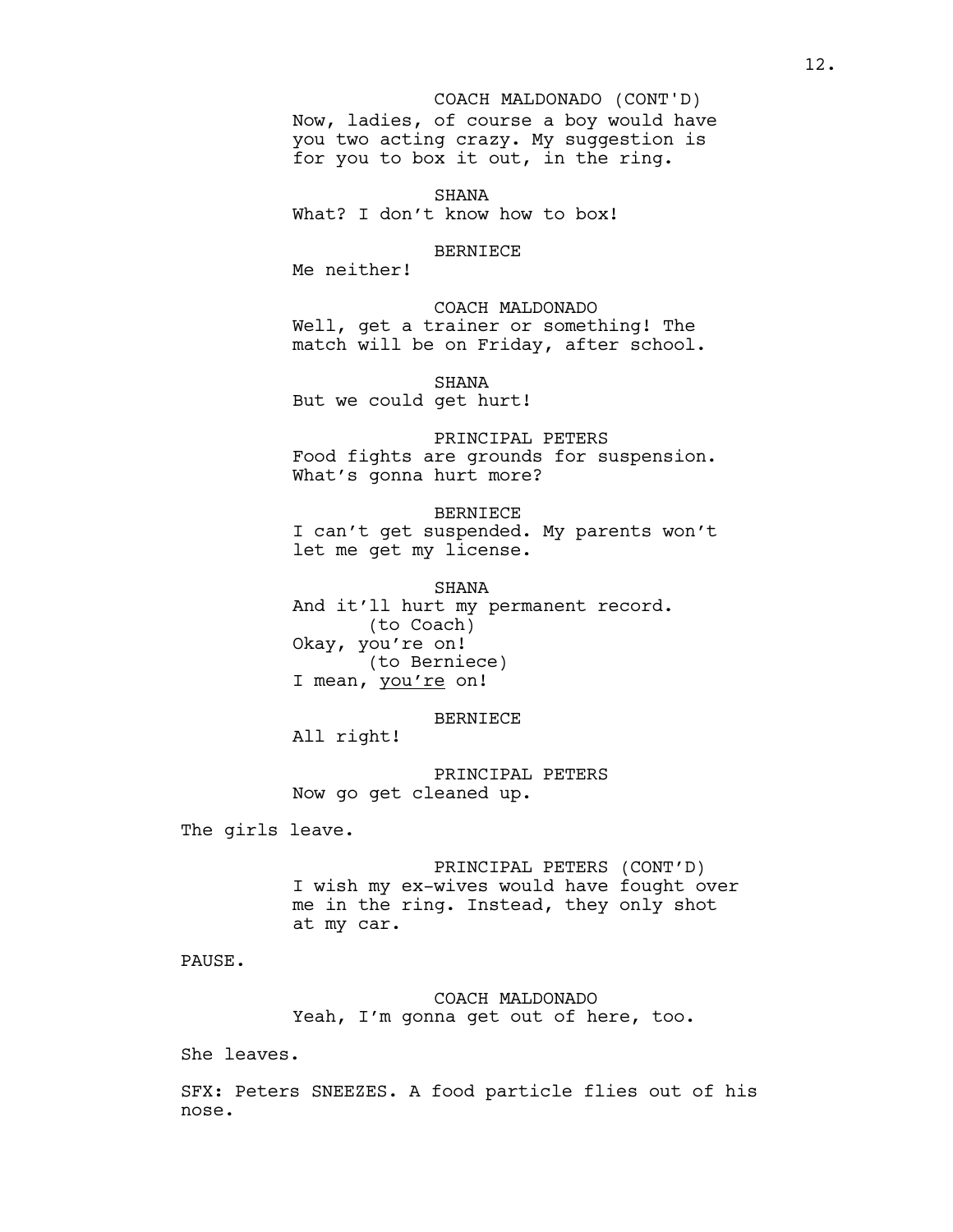# PRINCIPAL PETERS (sighs) Tater tots.

INT. BILLY AND RON'S APARTMENT - LATER Sharon and Eric watch TV in the living room. SFX: KNOCK on the door.

SHARON

Get the door.

ERIC I don't live here!

SHARON

Neither do I!

ER<sub>TC</sub> You're here more than I am!

SFX: Keys UNLOCKING the door.

YOLANDA, the landlord, walks in.

YOLANDA It's cool, don't get up.

SHARON

(gasps) Eric, you sold me out?!

ERIC Yeah, you didn't think I would let you use my brother, did you? That's my job!

YOLANDA

The lease that the men signed state that any visitors over five days need to be brought to my attention.

ERIC

(to Sharon) So that means you have to step!

SHARON (to Yolanda) Wait, can't we talk it out?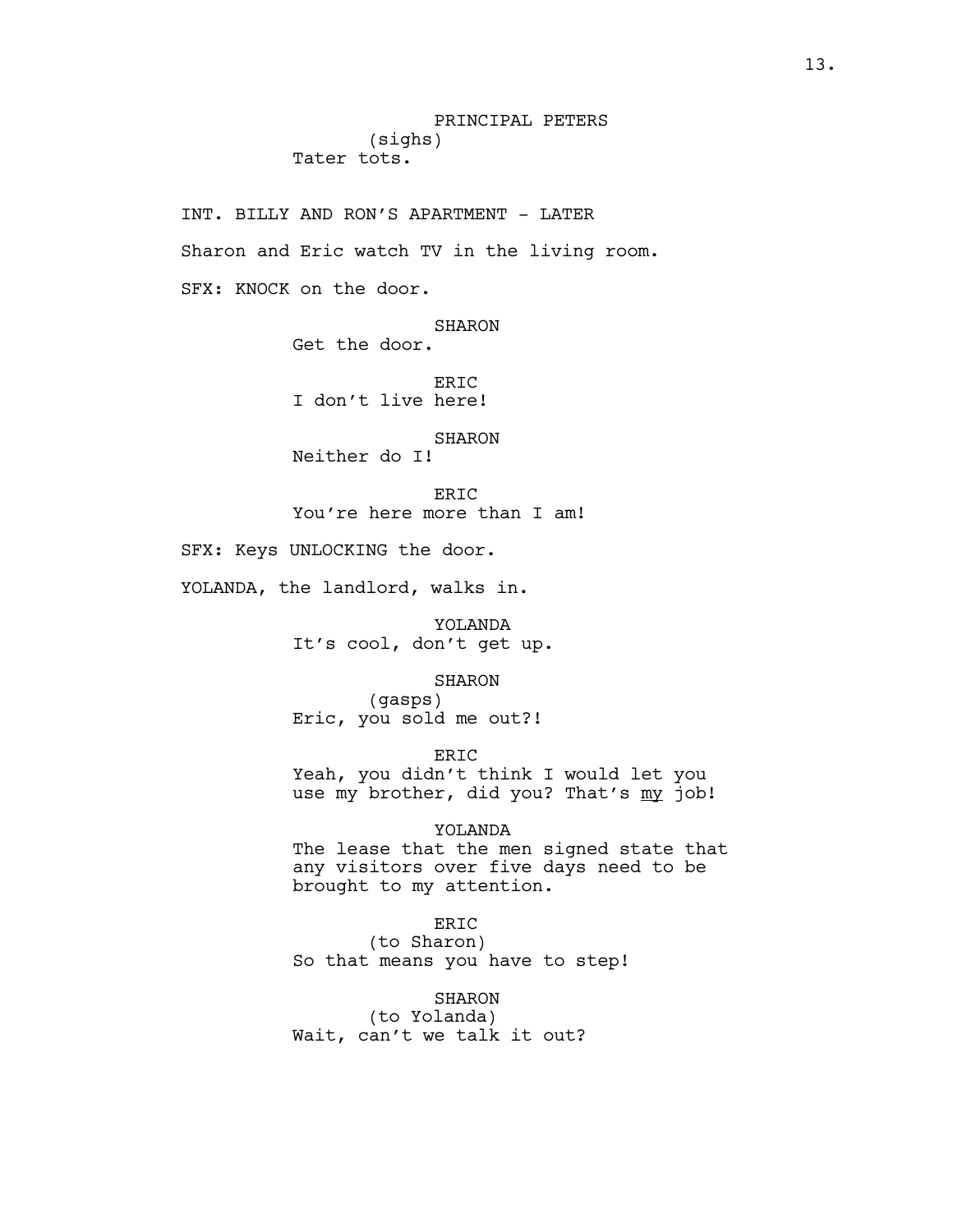ER<sub>TC</sub>

You two do that. I'm going to the bathroom. Standing up. 'Cuz that's what we men do!

Sharon SCOFFS. Eric walks to the bathroom and dials on his cellphone.

INT. BILLY AND RON'S APARTMENT - BATHROOM - MOMENTS LATER

Eric walks out of the bathroom and talks on the phone.

ERIC Yeah, Billy, you and Ron can come back. I got it all taken care of.

He walks into the living room and sees Yolanda sitting down on the floor while Sharon braids her hair.

### YOLANDA

(to Eric) Hey, kid, you didn't tell me your friend knew how to do hair.

SHARON One of my many talents. Just ask my boyfriend!

The girls giggle.

ER<sub>TC</sub> (to Billy on the phone) Uh, I have to call you back.

YOLANDA Can you turn to the Hallmark Channel?

SHARON

Oh yeah, it's "Candace Cameron-Bure Day"!

Eric frowns and turns back around.

INT. BERNIECE'S HOUSE - MORNING

Berniece faces forward. Connie's voice is heard in the background.

> CONNIE (O.S.) They say you have no chance. They're ready to see you fall. You gotta get up and prove that you'll prevail!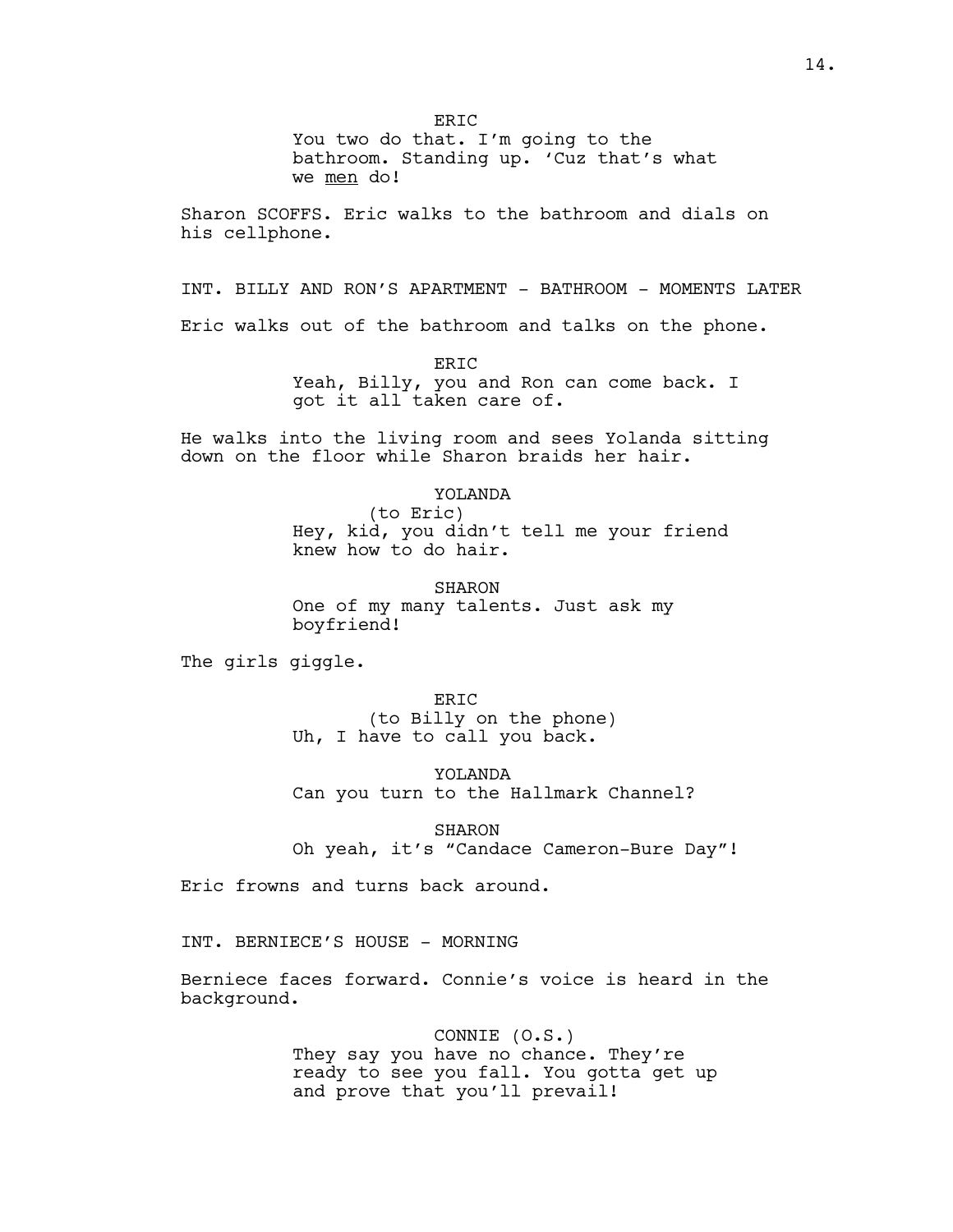Berniece is in the bathroom on the toilet. Connie's head is in the bathroom window from outside.

> BERNIECE Alright, fine, but can I get a little bit of privacy?

CONNIE If you believe you can!

Connie steps out of the window.

CONNIE (O.S.) (CONT'D) Also believe in some spray!

BERNIECE

Shut up!

MONTAGE - SHANA AND BERNIECE TRAIN

SFX: "Rocky"-esque music plays throughout the montage.

-- A hand cracks three eggs into a glass on a counter. The hand picks it up. It belongs to Shana.

SHANA

This is your brain.

She pours the yolks onto a hot skillet on the stove. Her sister, ELEANOR DUMBECK, stands nearby.

SFX: Eggs FRYING.

SHANA (CONT'D) This is your brain on drugs. Any questions?

ELEANOR

You're an idiot.

SHANA

(smirks) That's not a question.

# ELEANOR

Hmmph.

-- Berniece, wearing sweats, jogs outside and runs up a staircase. She pants and meets Connie in the middle of a line of ladies outside of a shoe store.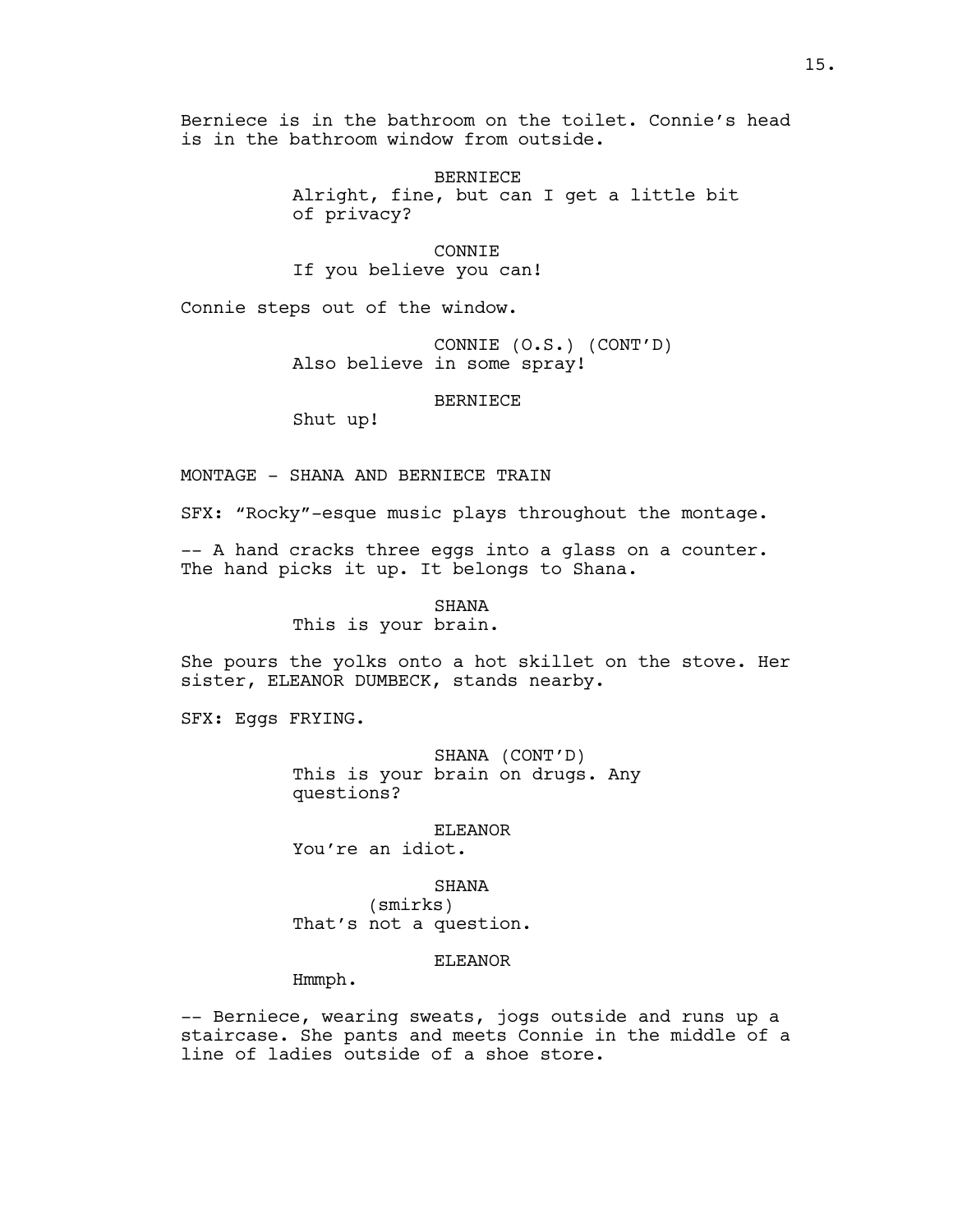CONNTE.

See, Berniece? I told you to wait for the elevator. Now you have to go to the back!

BERNIECE

I know. (points to the left) Hey, look!

Connie turns her head.

CONNIE

Huh?

Berniece quickly skips in front of her.

CONNIE (CONT'D) (turns back around)

Hey!

Both of them clamor and shove each other out of the line.

END OF MONTAGE

INT. SCHOOL - GYM - DAY

Shana and Eleanor stand in the boxing ring. Eleanor wears pads, and Shana wears boxing gloves. Shana throws a punch and immediately GROWLS in pain.

# SHANA

I'm hurt!

### ELEANOR

From taking one swing?

SHANA

This training is taking too much out of me!

#### ELEANOR

I have an idea. At the match, why don't you just circle around her until she gets tired? Then you take a swing, and she'll be down for the count!

SHANA

Okay. Hey, how do you know so much about boxing, anyway?

ELEANOR Oh, I watched all the "Rocky" movies: "Rocky", the second, the third. (MORE)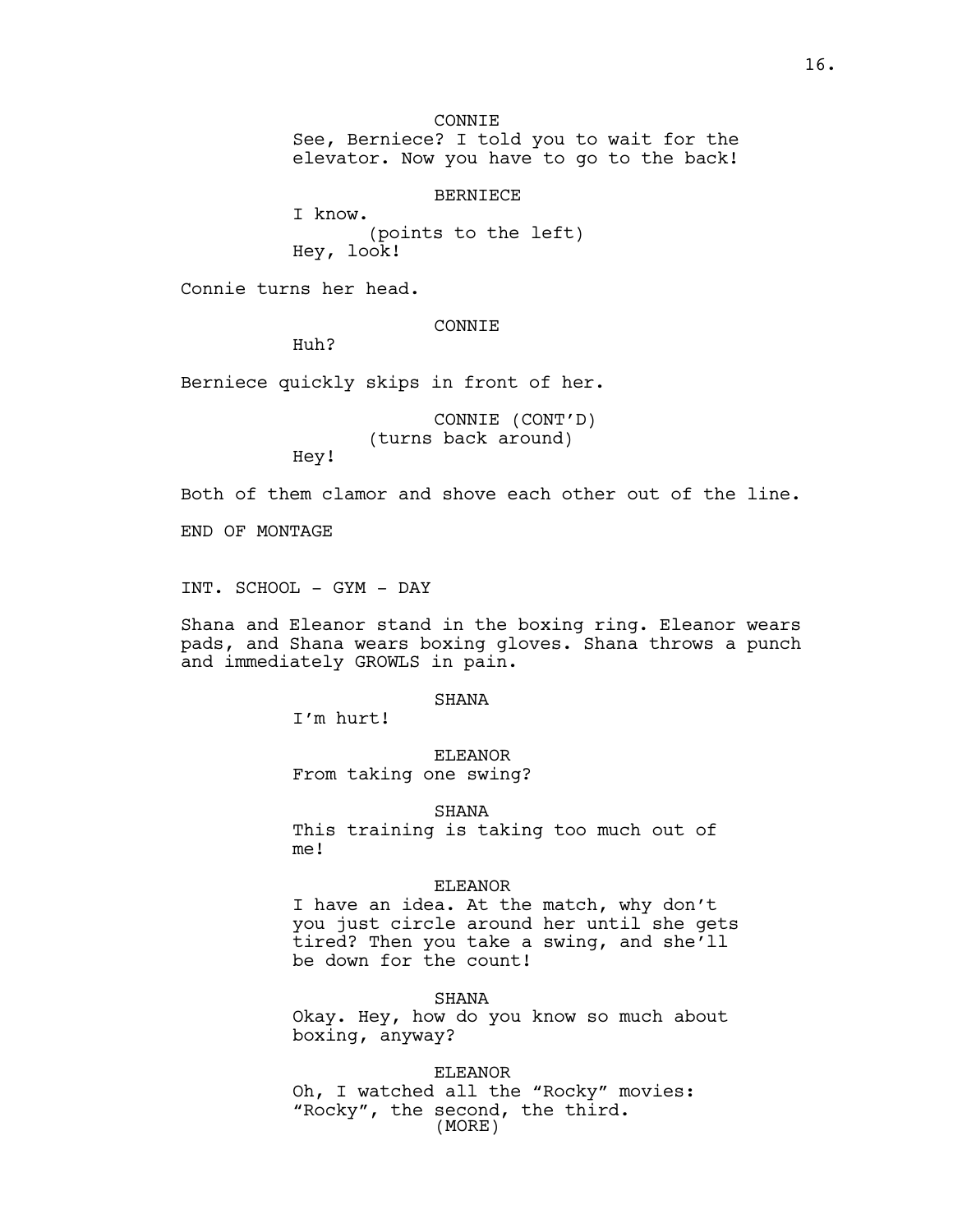But I was disappointed. He named all those sons after him, but I never saw Rocky II or Rocky III in the movies! ELEANOR (CONT'D)

Shana frowns and hits Eleanor on the head.

ELEANOR (CONT'D) Hey, I didn't hold up the pads yet!

SHANA

(cuts her eyes) My mistake.

INT. SCHOOL - GYM - DAY - LATER

Berniece wears boxing gloves and stands in front of a punching bag with Connie.

> BERNIECE Connie, I should just call this off. We don't know the first thing about boxing.

> CONNIE Well, what you could do is tire out the opponent. Just circle around Shana, then after a few minutes, knock her out!

BERNIECE Okay, I can do that! I'ma murder her!

Berniece PUNCHES the bag, then looks at her right glove.

BERNIECE (CONT'D) Oh no. I think I broke a nail! Help! Doctor!

**CONNIE** 

Medic! Time out!

Both of them continue calling out.

INT. BILLY AND RON'S APARTMENT - DAY

Sharon and Yolanda, wearing bath robes, sit in the living room and file their nails. The living room has more light, pastel-colored decorations compared to earlier. Billy, Ron, and Eric march in the living room.

> BILLY Look, this has gone too far, Sharon!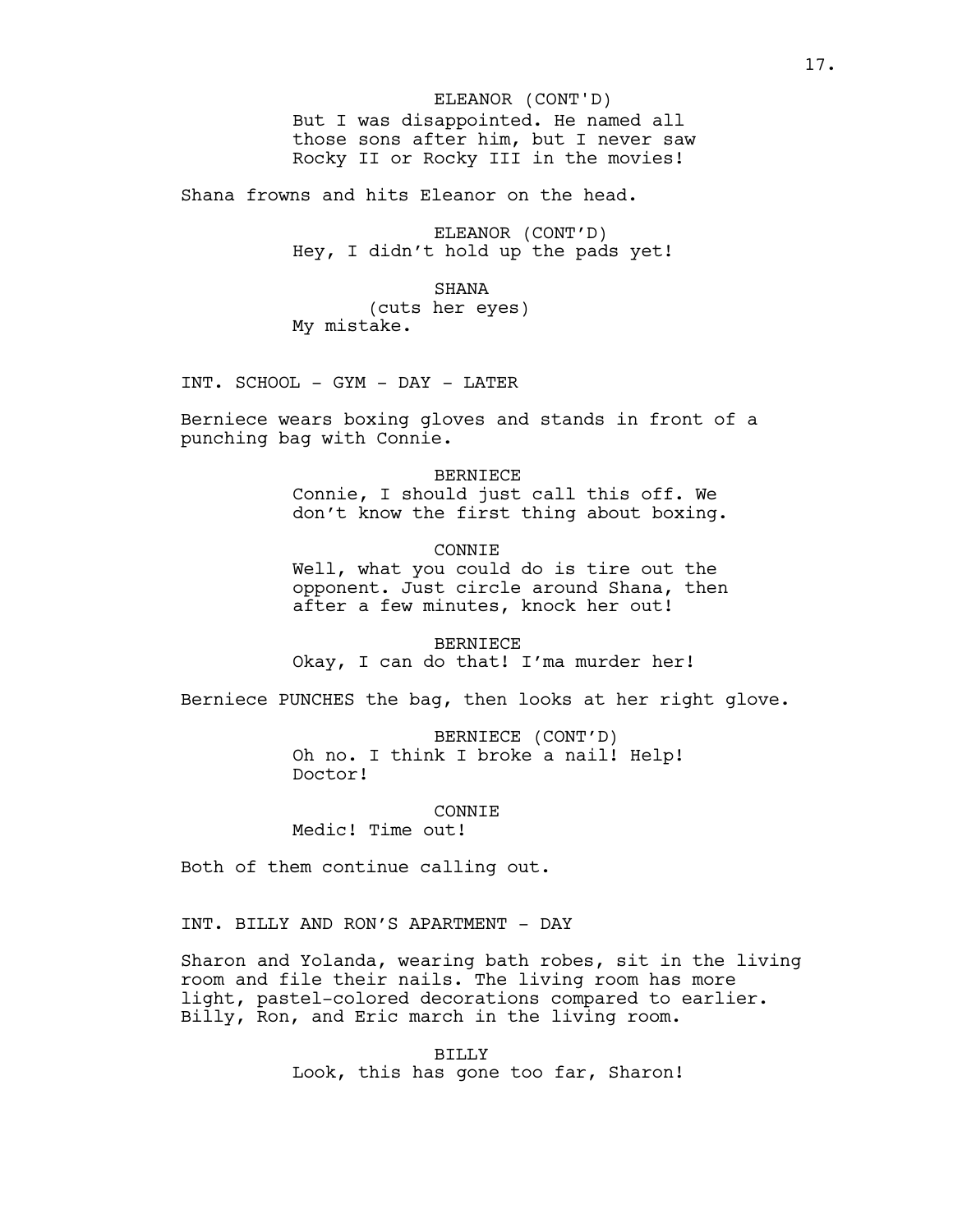SHARON Oh, we'll be done in a minute.

RON (to Yolanda) And you, you're supposed to be upholding the law!

YOLANDA Oh, what are they gonna do, throw me in landlord jail?

JESSICA, a lady who wears a jacket that says, "Landlord Police", walks in the apartment.

> *JESSICA* Landlord Police here.

YOLANDA Wait, that's a thing?!

**JESSICA** Sure is! Ain't that right, honey?

Eric and Billy's father, JUNIOR, calls from the hallway.

JUNIOR

You bet!

Junior runs in and slides on the floor.

JUNIOR (CONT'D) What's up, Madison!

SHARON

Junior?

BILLY Dad, what do you want?

ERIC

That's my surprise! Dad is married to a lady from the Landlord Police.

### JUNIOR

Yeah, Eric told me all about your problem. Well, I came over to borrow money from you, and then Eric told me all about it.

### BILLY

Dad, get out of here, and take your latest wife with you. In fact, everybody whose name is not Billy or Ron, out!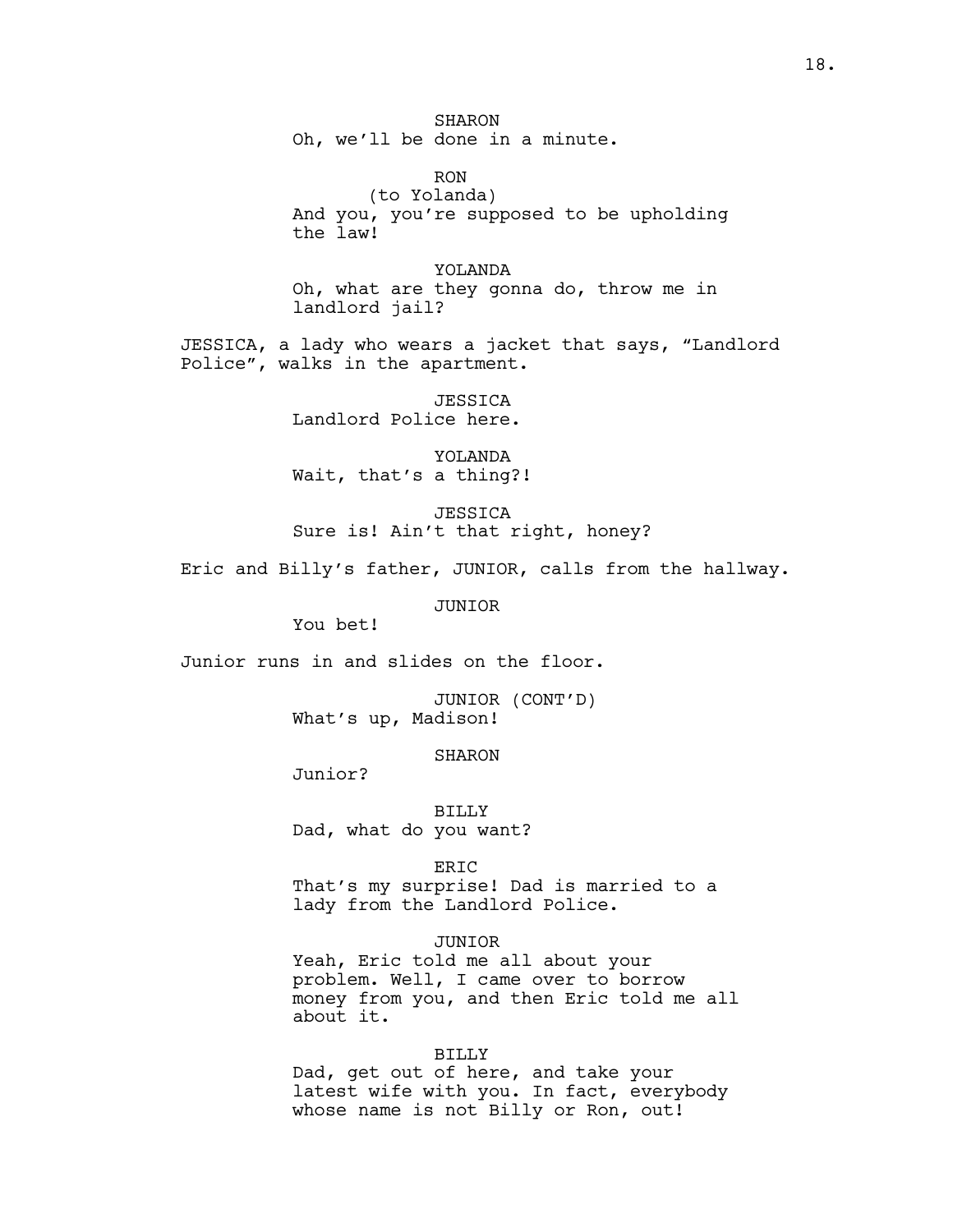ER<sub>TC</sub> But Dad's name is Billy.

BILLY

Out!!

JUNIOR (to Billy) Now, calm down, son. Let Jessica take care of everything.

JESSICA That's right. You boys step out. I got this.

### BILLY

(sighs) I hope so.

The men all leave.

INT. BILLY AND RON'S APARTMENT - MOMENTS LATER

The men return to the apartment. More ladies are there. Balloons and decorations are in the living room.

# SHARON

(to Billy) Honey, you didn't tell me your dad's wife was expecting! Let's have a gender reveal here!

### BILLY

(deadpan)

What?

### YOLANDA

Yeah, we can turn this into a baby shower, too!

JESSICA Don't forget the bachelorette party that I never got!

The ladies cheer excitedly.

BILLY Well, Dad, as per usual, you're no help at all.

JUNIOR Hey, at least I got Sharon to give her keys back to you.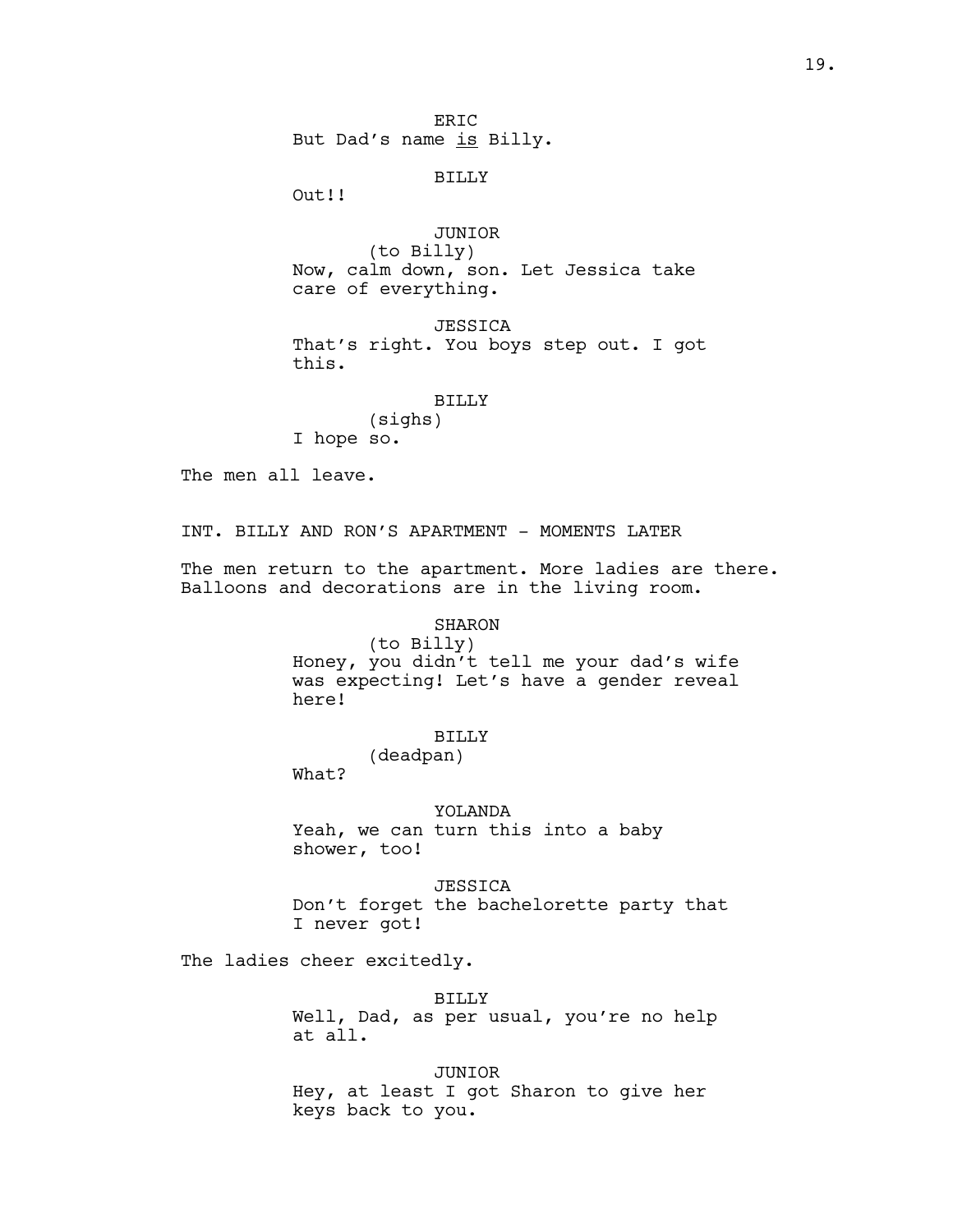Junior checks his pockets.

JUNIOR (CONT'D) Oh wait, I didn't do that, either. Hey, Jess, is that a Bundt cake I smell?

Junior walks over to the girls.

ERIC I have an idea.

BILLY To go with your other great ideas?

ERIC

Just wait here!

Eric runs out of the apartment.

BILLY (to Ron) I'm so tempted to lock the door.

RON

Come on, trust your first instinct.

INT. SCHOOL - AUDITORIUM - DAY

Berniece and Shana sit on opposite sides of the stage in front of a group of students with their flashing cell phones and cameras. Connie sits with Berniece, while Eleanor, with her hair raised up similar to Don King's, sits next to Shana.

# SHANA

(to Eleanor) How'd you get your hair to stand up like that?

ELEANOR A whole lot of mousey!

SHANA

You mean, "mousse"?

# ELEANOR

No, that's an animal, silly! So is a mouse, for that matter. That's why they add an extra "s" to it.

### SHANA

(sighs) It's a good thing you have your looks. (MORE)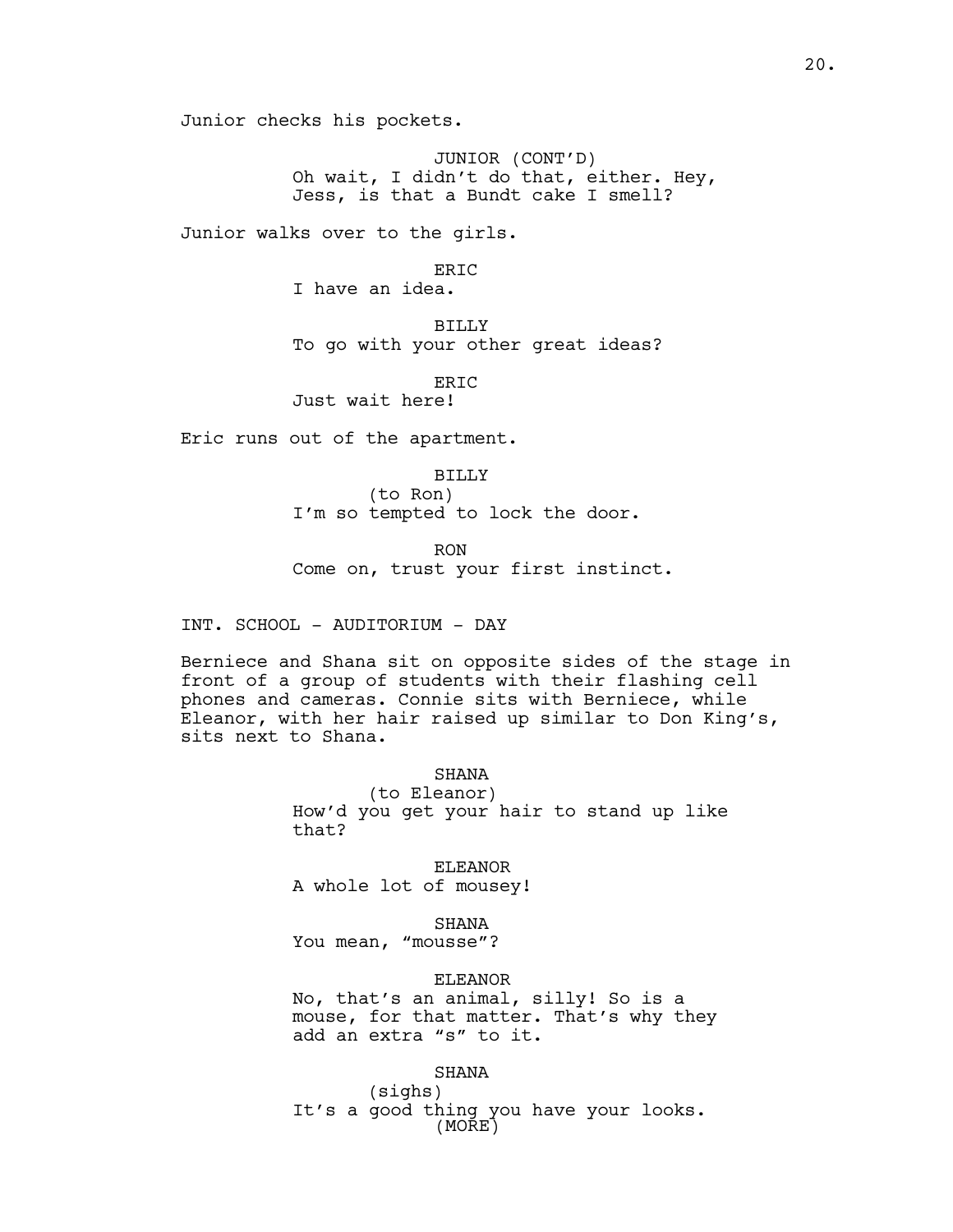(looks at her hair) Then again... ARNOLD ALLEN, 15, stands in front of a cameraman with a microphone in his hand. ARNOLD (in a Howard Cosell-type voice) This is Arnold Allen here for a very special event. "The Thrilla in the...Mila." Yeah, that's it. Two women fighting for the heart of one boy. One very little boy. (turns to Berniece) Ms. Williams, why should we believe you will win? BERNIECE (in a Muhammad Ali-type voice) 'Cuz I know how to fight, I'll bug ya like a flea. Man, I make nightmares scared of me! The crowd clamors and FLASHES cameras. ARNOLD And Ms. Jones, have you been getting a lot of practice in the gym? SHANA (in an Allen Iverson-type voice) Practice? We're talking about practice? Not the upcoming match? Come on. Practice. You serious? We're talking about practice! The crowd clamors and FLASHES cameras. BERNIECE (to Shana) Hey, that's basketball! CONNIE And it didn't even rhyme! BERNIECE How can she beat me, when she can't even get her references right? SHANA (CONT'D)

The crowd clamors and FLASHES cameras.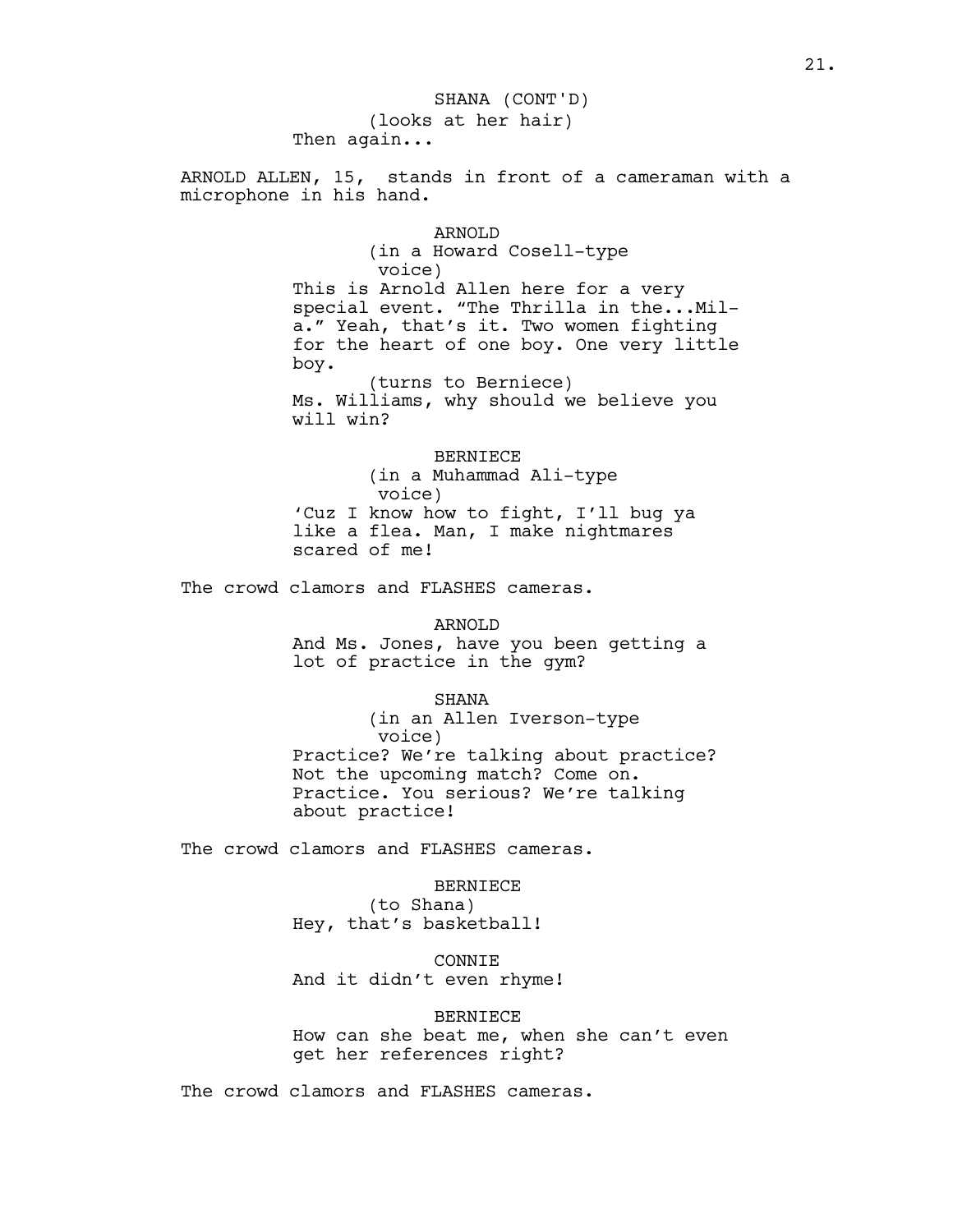# ELEANOR

My client doesn't have to answer that!

The crowd clamors and FLASHES cameras.

BERNIECE

Oh yeah?

The crowd clamors and FLASHES cameras.

# SHANA

Yeah!

The crowd clamors and FLASHES cameras.

ARNOLD (turns back to the cameraman) We will continue with this riveting debate, but for now, this is Arnold Allen signing off.

SHANA (O.S.)

Shut up!

BERNIECE (O.S.) You shut up!

INT. BILLY AND RON'S APARTMENT - LATER

The apartment is filled with WOMEN dancing to music and conversing. Billy and Ron stand in the kitchen.

> BILLY This more than sucks.

RON I know. Not even a fine girl in this whole party.

Sharon rolls in a large birthday cake-designed box.

SHARON The cake's here!

The women CHEER.

SHARON (CONT'D) On the count of three. (with the ladies) One, two, three!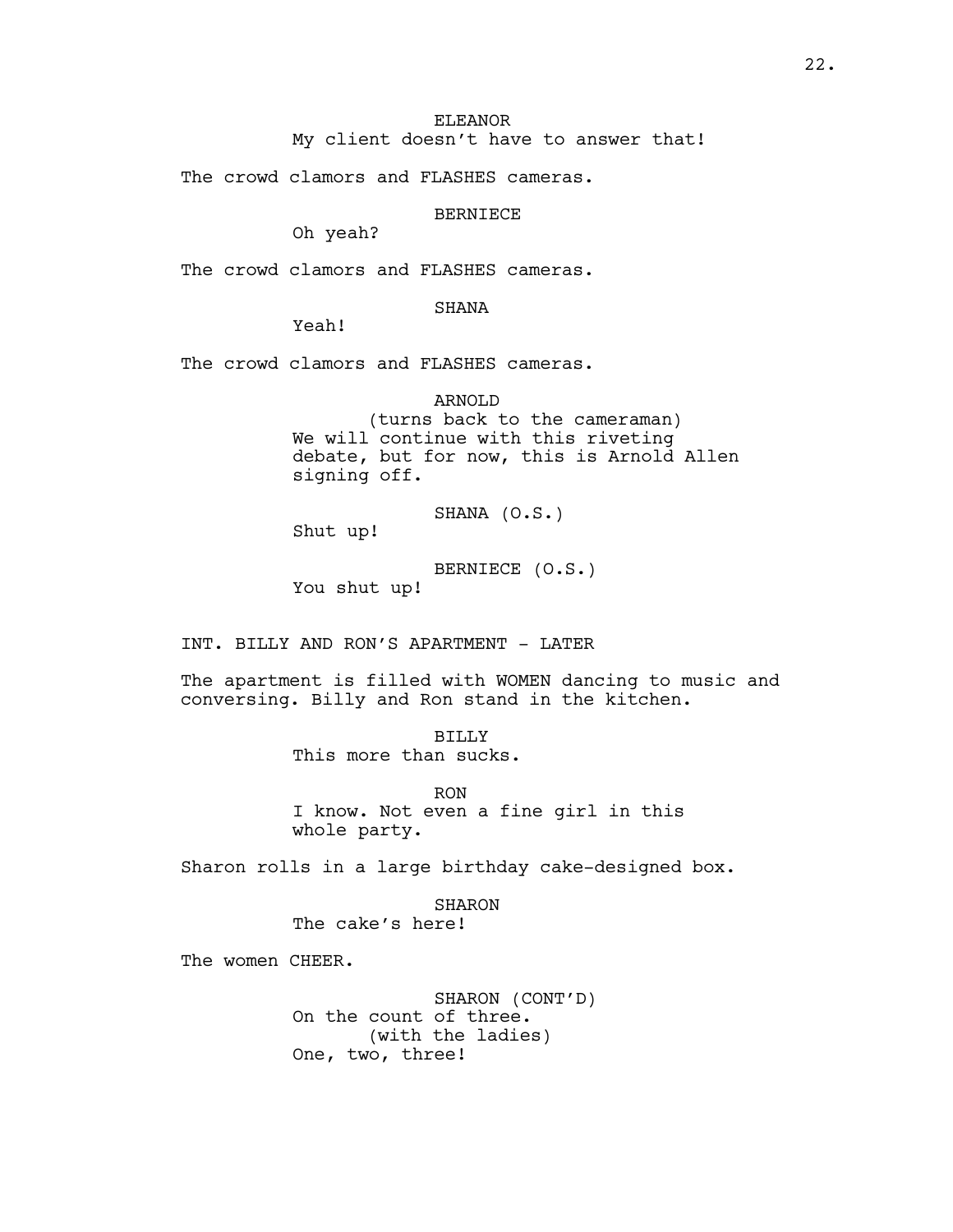Eric, wearing nothing but an black, open vest, sunglasses, and black jeans, pops out of the box and thrusts his pelvis.

> ERIC Here's your stripper, ladies!

WOMAN #1 Where's the rest of him?

WOMAN #2 Yeah, he could've just jumped out of that store-bought cake over there.

JUNIOR (gives the thumbs-up) That's my boy!

Billy and Ron approach Eric.

BILLY What are you doing, stupid?

ERIC Trying to get the ladies to leave.

RON I know it's making me wanna leave.

ERIC And that's not all! Fellas?

A group of MEN, some looking ragged, enter the apartment.

 $MAN #1$ Is this where the party at?

JUNIOR Hey, Mert, Porter! My old bandmates! Did you bring your instruments?

#### PORTER

Yep!

MAN  $#2$ Hey, let's get some music up in this piece!

JUNIOR (to his bandmates) Alright, let's jam, guys!

ERIC No, Dad, he said, "music"!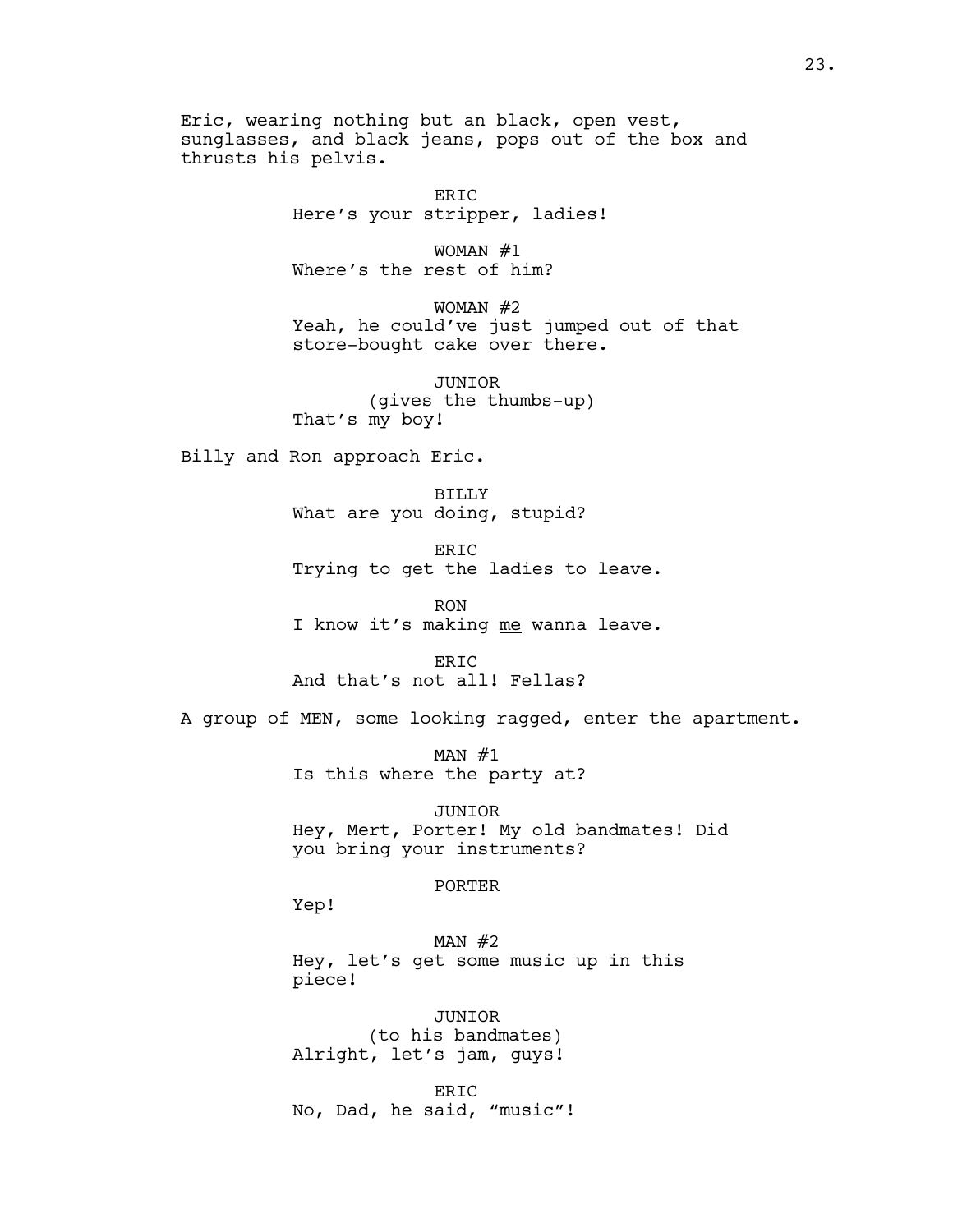(looks around) Love the bright colors. Helps me sober up!

The Nelsons' housekeeper, CYNTHIA McNAIR, enters the living room with a tray of food.

#### BILLY

Cynthia? What are you doing all the way up here in Madison?

# **CYNTHIA**

Your girlfriend promised to pay me for travel. Also, when she said it was to help piss your father off, I jumped at the opportunity!

Junior and his guys start to play music loudly.

# JUNIOR

(singing) Gimme some more of your funky business, nothin' but that funky business!

BILLY Unfortunately, Dad's having a good time.

### CYNTHIA

Yeah. What a gyp.

Everyone chatters and dances. Billy walks around holding his head. Sharon approaches him.

> SHARON Billy, can we talk on the balcony?

BILLY You're not gonna try to off me, are you?

#### SHARON

(chuckles)

No.

BILLY Well, let's hurry before Ron offs us.

EXT. BILLY AND RON'S APARTMENT - BALCONY - CONTINUOUS Billy and Sharon walk outside to the balcony.

> SHARON You're upset, aren't you?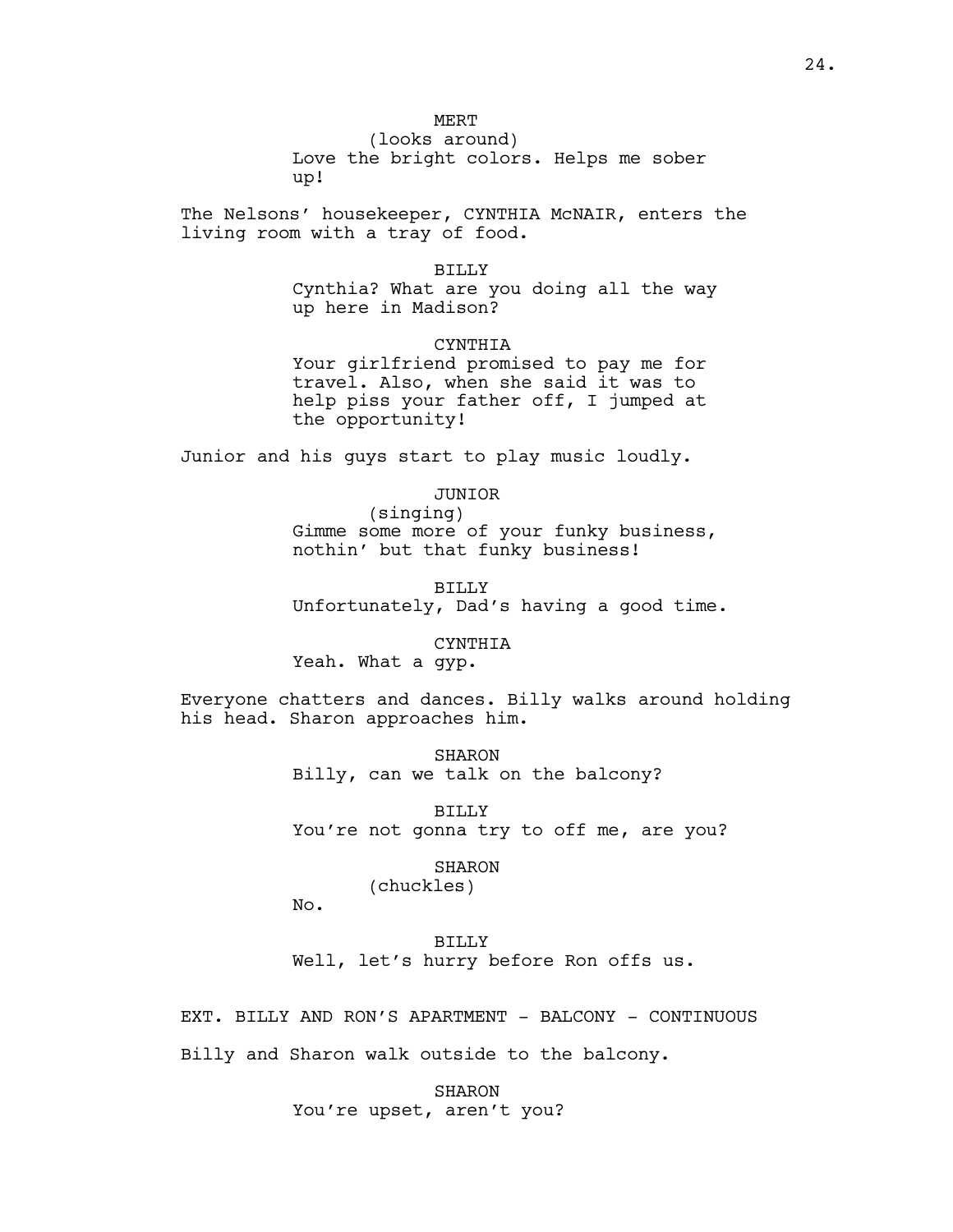BILLY Oh, no, it's just a gender reveal-slashbachelorette party-slash-concert in my apartment.

A woman sticks her head out the window.

WOMAN #4 This is the best repast I've been to. My Aunt Bertha would be proud!

She goes back inside.

SHARON Why didn't you just talk to me about your concerns?

## BILLY

I did!

SHARON No, you were barking at me.

BILLY Fine, I'm sorry, but can you tone the changes down a little?

### SHARON

Yeah, I can.

INT. BILLY AND RON'S APARTMENT - SAME

Partygoers are carrying Junior around.

JUNIOR Hey, I'm crowd-surfing!

The crowd throws Junior out the open window.

EXT. BILLY AND RON'S APARTMENT - BALCONY - CONTINUOUS

Junior flies out and crashes into some trash cans offscreen. Billy and Sharon watch.

SFX: CRASH!

BILLY So, anyway, do we have a deal?

**SHARON** Yes. I'll start with the face soap in the bathroom.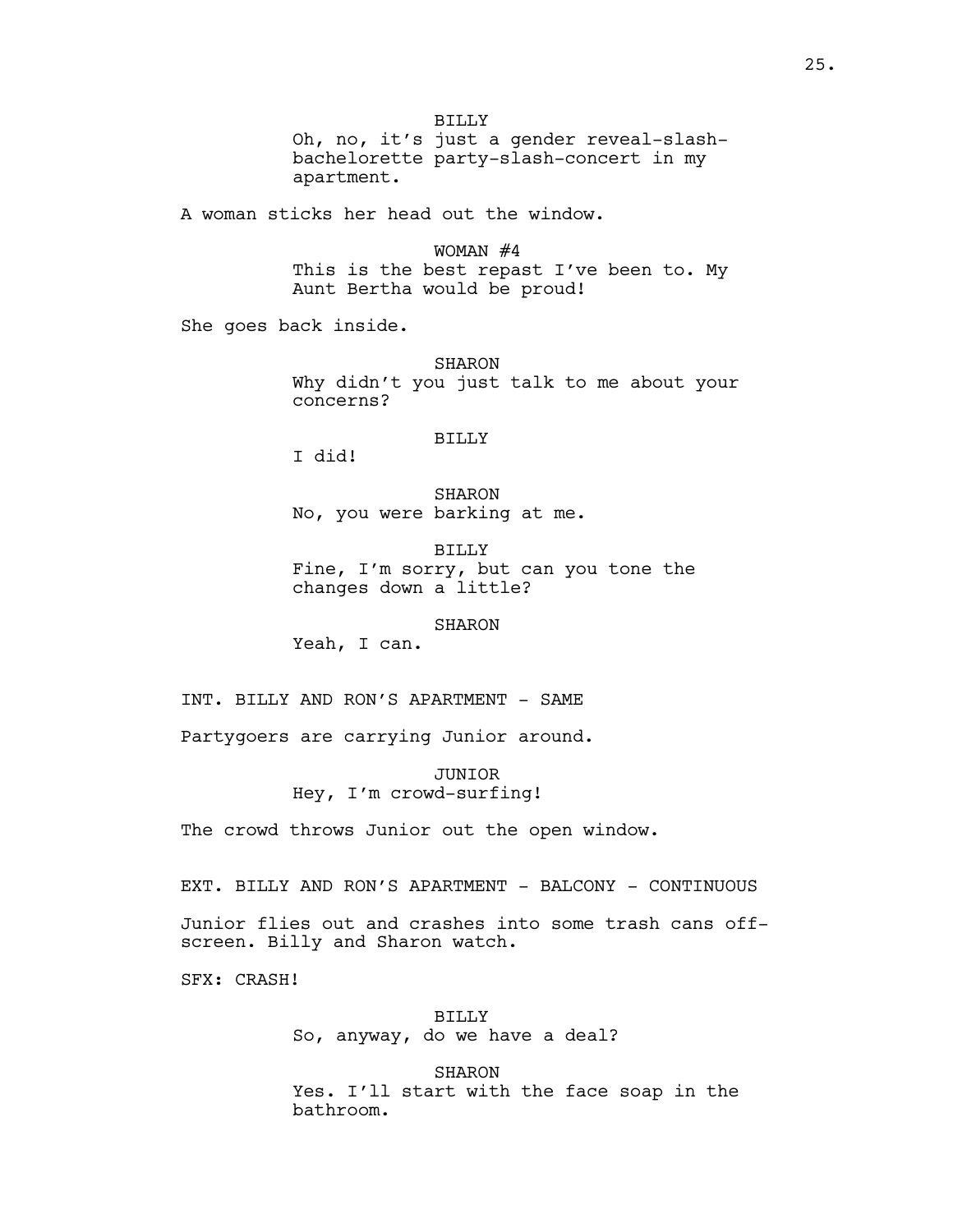BILLY We can keep that. It makes my face silky smooth.

SHARON (touches Billy's face) And we wouldn't want to ruin that.

INT. BILLY AND RON'S APARTMENT - SAME

Mert stumbles off of the counter. The crowd gets out of the way. Mert PLOPS face-first on the floor. Eric runs to him.

> ER<sub>TC</sub> Oh my god! I didn't know you were stagediving!

> > MERT

Diving where?

INT. SCHOOL - GYM - DAY

The gym is full of spectators. Berniece and Shana are in opposing corners. Connie and Eleanor prep them.

> CONNIE Now, remember what I told you.

BERNIECE Alright, I'm ready.

ELEANOR Do you remember what I told you, Shana?

SHANA

Yep.

ELEANOR Good, 'cuz I forgot.

Berniece and Shana meet with Coach Maldonado in the center. MAUREEN WALKER, teens, wears a skimpy outfit and walks around the ring with a sign that reads, "Round 1". Berniece and Shana watch her.

SFX: Men in the audience CHEER and WHISTLE.

BERNIECE AND SHANA

Ugh.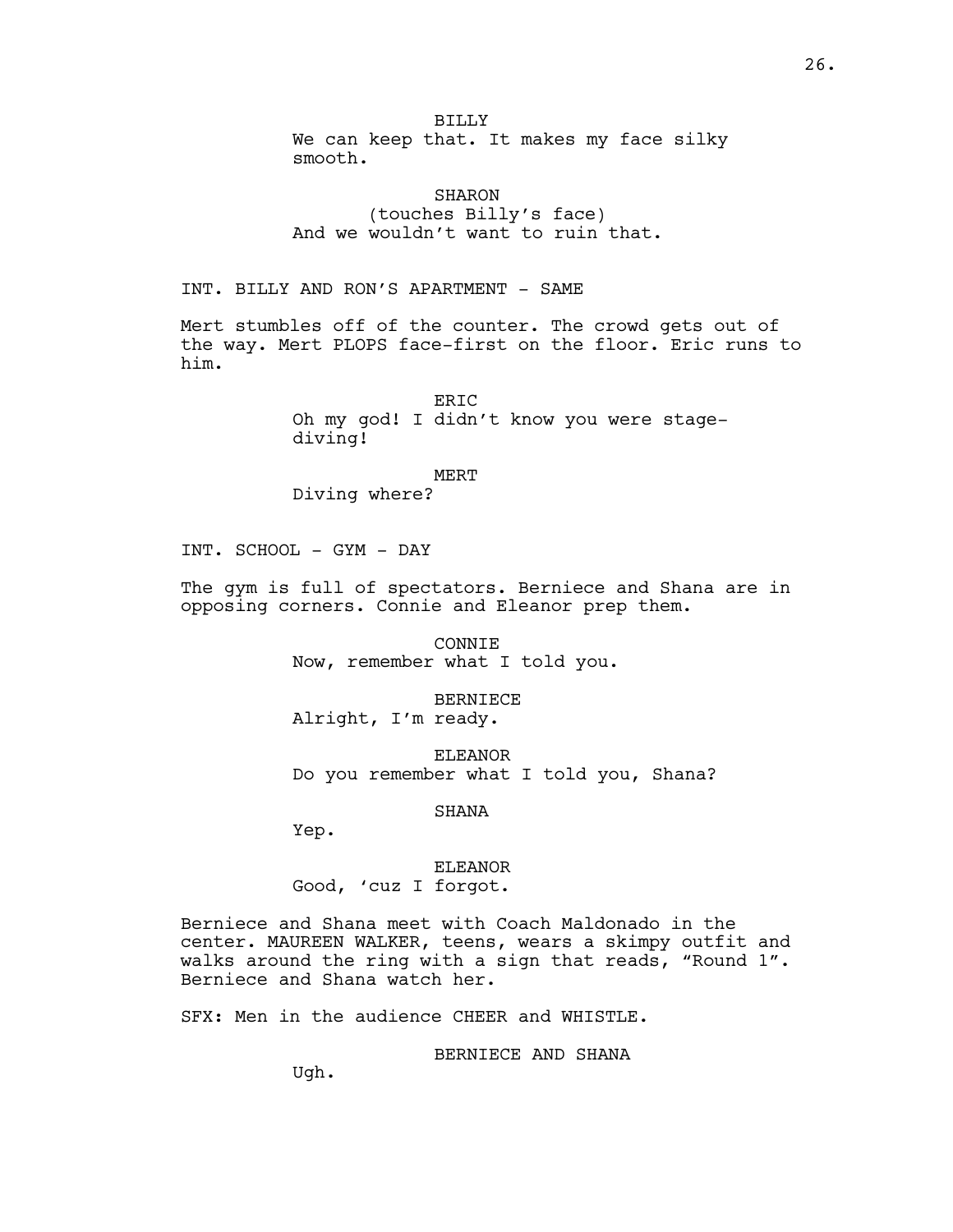SFX: Bell DINGS.

Berniece and Shana out up their dukes and circle each other. The audience cheers each of them on.

SUPER: "FIVE MINUTES LATER"

Berniece and Shana continue circling each other. The audience grows frustrated. Dimmey and Jacob sit behind where Connie stands.

> DIMMEY They're just circling each other!

JACOB Come on! Punch someone in the boob! Rip a shirt or something!

**CONNIE** Even I wouldn't mind seeing that.

Dimmey walks up to the ring.

DIMMEY Coach, is it supposed to take this long?

COACH MALDONADO Actually, I'm not sure. Boxing's not really my forte. But I did see "Creed" I and II.

Berniece and Shana stop moving.

BERNIECE Oh, seeing Michael B. Jordan is worth it!

Shana, Maldonado, and other girls clamor in agreement.

DIMMEY

Hey, focus!

Berniece and Shana resume circling each other.

SHANA Had enough, Williams?

BERNIECE Not even, Jones!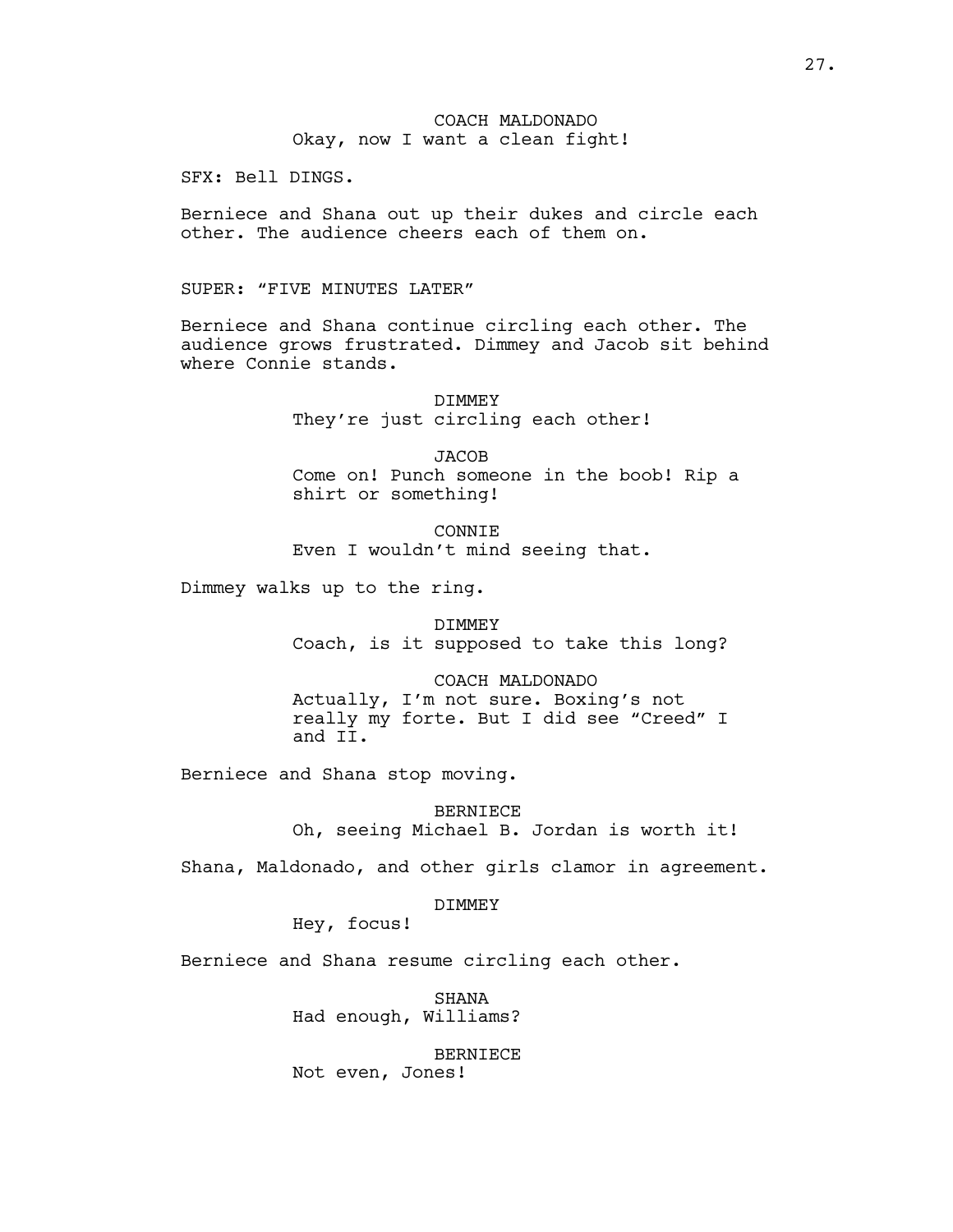Berniece and Shana sluggishly circle each other.

BERNIECE (pants) You're dead, Jones.

SHANA

(catches her breath)

I know.

Some audience members start to file out.

ELEANOR (to Connie) Do you think they'd mind if we left and got a burger?

CONNIE Who cares? Let's go.

They both leave.

# **SHANA**

(to herself) Okay, here I go!

She takes a swing at Berniece, who simultaneously takes a swing at Shana. They both miss each other and PLOP facedown on the ground. Maldonado counts to ten.

SFX: Bell DINGS.

COACH MALDONADO Down for the count!

BERNIECE Did we win or lose?

JACOB Who gives a crap? It's over!

Jacob leaves.

MAUREEN But what about my signs?

BERNIECE What are you talking about?

MAUREEN I printed up ten of these!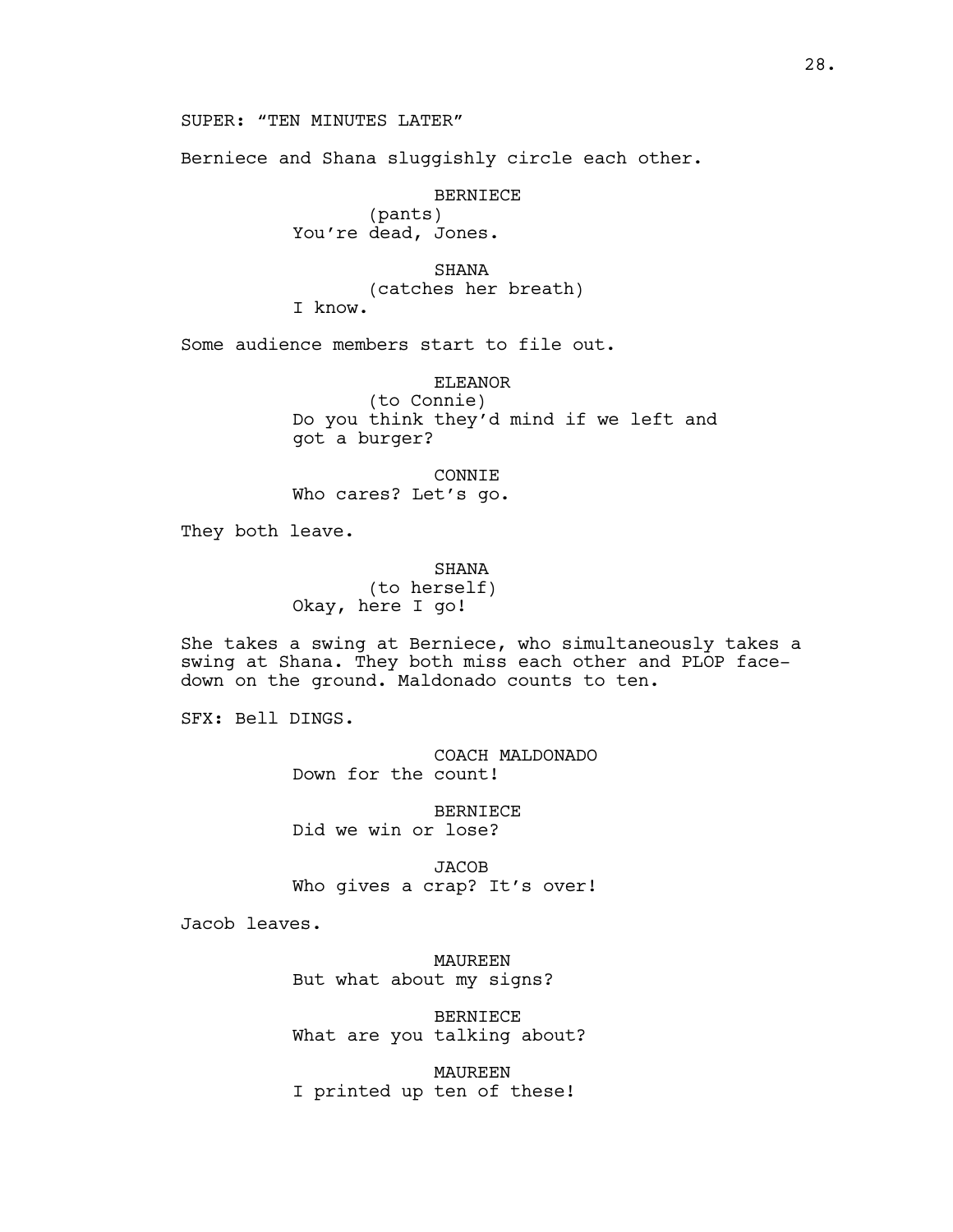Ten?

COACH MALDONADO (pulls out her phone) Yeah, according to this website, there's supposed to be nine more rounds.

BERNIECE AND SHANA

Nine?!

They both clamor in disagreement.

**SHANA** I can't do this again. Berniece, you can have Eric!

BERNIECE Have him? I don't even want him!

COACH MALDONADO I've had enough fun for one day. Everybody clear out!

Maldonado and more students exit the gym. Berniece and Shana try to sit up.

> BERNIECE How can my body ache, and I didn't even do anything?

SHANA I know, girl, no man is worth fighting over.

A HANDSOME GUY, teens, approaches Dimmey, who is about to exit the gym.

> HANDSOME GUY Hey, man, where's that fine girl from the boxing match?

### DIMMEY

Which one?

Berniece and Shana overhear them and look over in the guy's direction. They both immediately fix their hair and outfits.

HANDSOME GUY

(points to Maureen)

Her!

Maureen sashays to the guy.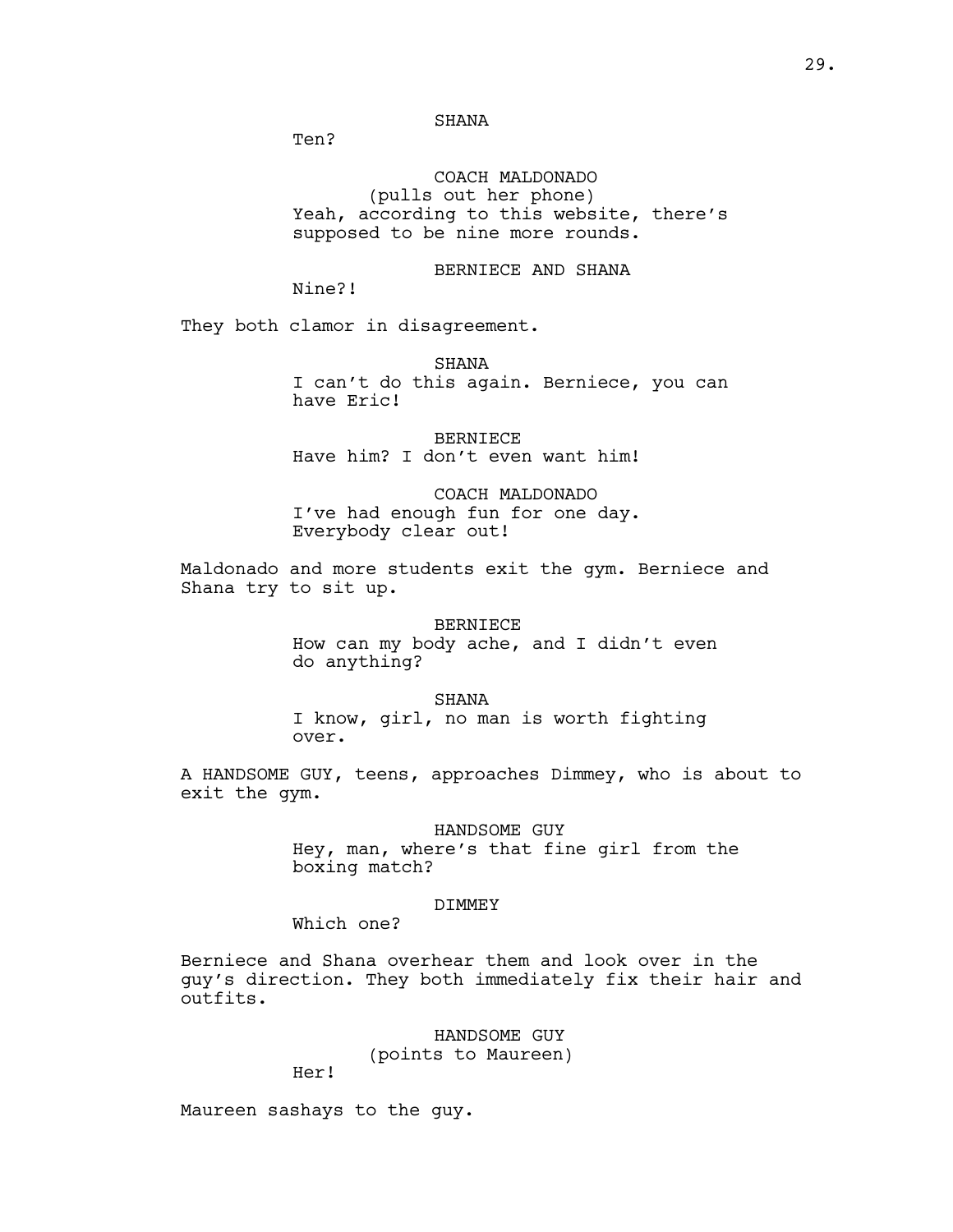She and the guy exits, along with Dimmey.

BERNIECE Too late. Maureen already got to him.

SHANA Maureen already got to everybody.

BERNIECE Yeah, I'm sure kissing her would be kissing all of Milwaukee.

**SHANA** And the surrounding areas.

They both chuckle.

# BERNIECE

Let's hit the showers.

They head for the locker room until Eric enters the gym and stops them.

> ERIC Hey, what happened in here? Some kind of match?

SHANA Yeah, Babycakes, but we realized that fighting over you just ain't worth it.

ERIC Oh, okay, well...wait, ya'll were fighting over me?!

# BERNIECE

She was.

ERIC And I missed it? Wait a minute, come back!

He stammers. The girls exit.

ERIC (CONT'D) Dang it. Well, at least I got these!

He pulls out a large pair of panties from his pocket.

BERNIECE (O.S.)

Eric!!